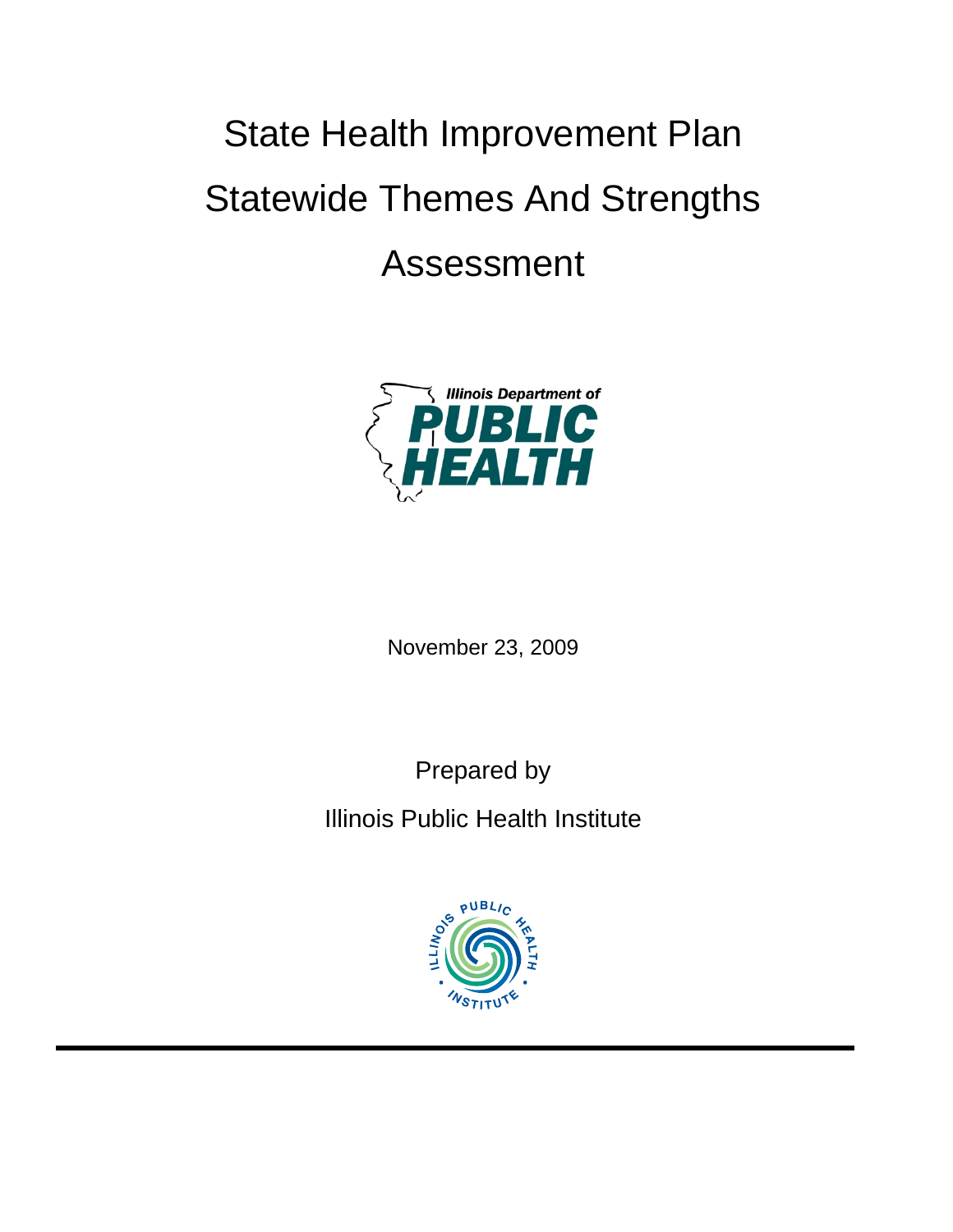# **State Health Improvement Plan 2009 Statewide Themes and Strengths Assessment**

# **Table of Contents**

|    | Statewide Themes and Strengths Assessment: Executive Summary                        | 1  |
|----|-------------------------------------------------------------------------------------|----|
|    | Statewide Themes and Strengths Assessment: Full Assessment: Introduction            | 4  |
| 1) | Illinois Project for Local Assessment of Needs Review                               | 5  |
| 2) | Summary of Progress on Key Initiatives                                              | 12 |
|    | Progress on Strategic and Issue-specific Plans identified in 2007 SHIP<br>$\bullet$ |    |
|    | Analysis of new state obesity and violence prevention plans                         |    |
|    | Report on initiatives responding to SHIP<br>$\bullet$                               |    |
| 3) | <b>Status of SHIP Priorities - SHIP Planning Team Discussion Groups</b>             | 26 |
|    | Appendix A: State Level Plans                                                       | 33 |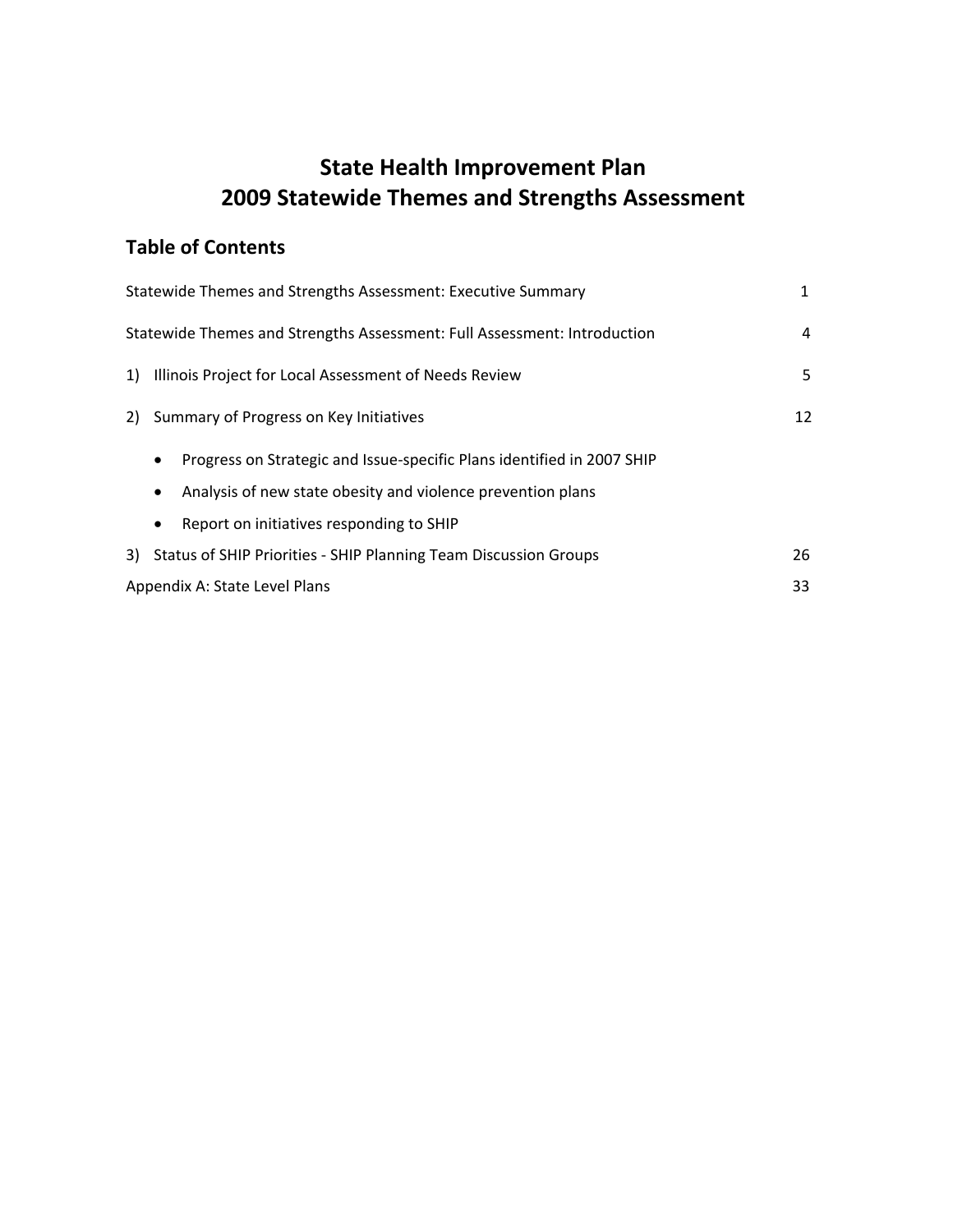# **Statewide Themes and Strengths ‐ Executive Summary**

The Statewide Themes and Strengths Assessment conducted for the 2007 SHIP aimed to capture and frame thoughts, opinions and concerns from community members to answer the following questions:

- **What is important to our state?**
- How is quality of life perceived in our state?
- What assets do we have that can be used to improve Illinois' health?

As part of the 2009 SHIP process, the Illinois Department of Public Health contracted with the Illinois Public Health Institute to revisit and refresh the themes, issues, plans and resources identified in the 2007 Statewide Themes and Strengths report. Various methods were employed to collect relevant, qualitative and quantitative information to assist the 2009 SHIP Team in achieving the goal of refining and focusing the 2007 SHIP and identify emerging issues. IPHI analysts produced the following material for this assessment:

- 1) IPLAN Report: Reported on the frequency of different health priorities and community health interventions that local health departments selected through their Illinois Project for Local Assessment of Needs (IPLAN) process and compared those to previous IPLAN cycles;
- 2) Summary of Progress on Key Initiatives: Obtained and analyzed updates on state level strategic plans identified as assets in the 2007 Statewide Themes and Strengths assessment, and analyzed new plans relevant to specific 2007 SHIP priorities; reported on status of 2007 SHIP‐specific Initiatives.
- 3) SHIP Status Discussion Groups report: Reported on responses from 2009 SHIP Planning Team discussion groups held on October 21, 2009

#### **1) Illinois Project for Local Assessment of Needs (IPLAN) Review**

The Illinois Project for Local Assessment of Needs (IPLAN) is a community health assessment and planning process conducted every five years by local health jurisdictions in Illinois. IPLAN is grounded in the core functions of public health and addresses public health practice standards. The completion of IPLAN fulfills most of the requirements for local health department certification under Illinois Administrative Code. The essential elements of IPLAN are: organizational capacity assessment; community health needs assessment; and community health plan, focusing on a minimum of three priority health problems.

Analysis was conducted and compared for each five‐year round of IPLAN assessments. The date ranges for each round were as follows:

- Round one data—1994‐1998
- Round two data—1999‐2003
- Round three data—2004‐2009

#### **Major findings of the comparative analysis are:**

 *Obesity* went from being selected by 0% of health jurisdictions in round 2 to 27% of health jurisdictions in round 3.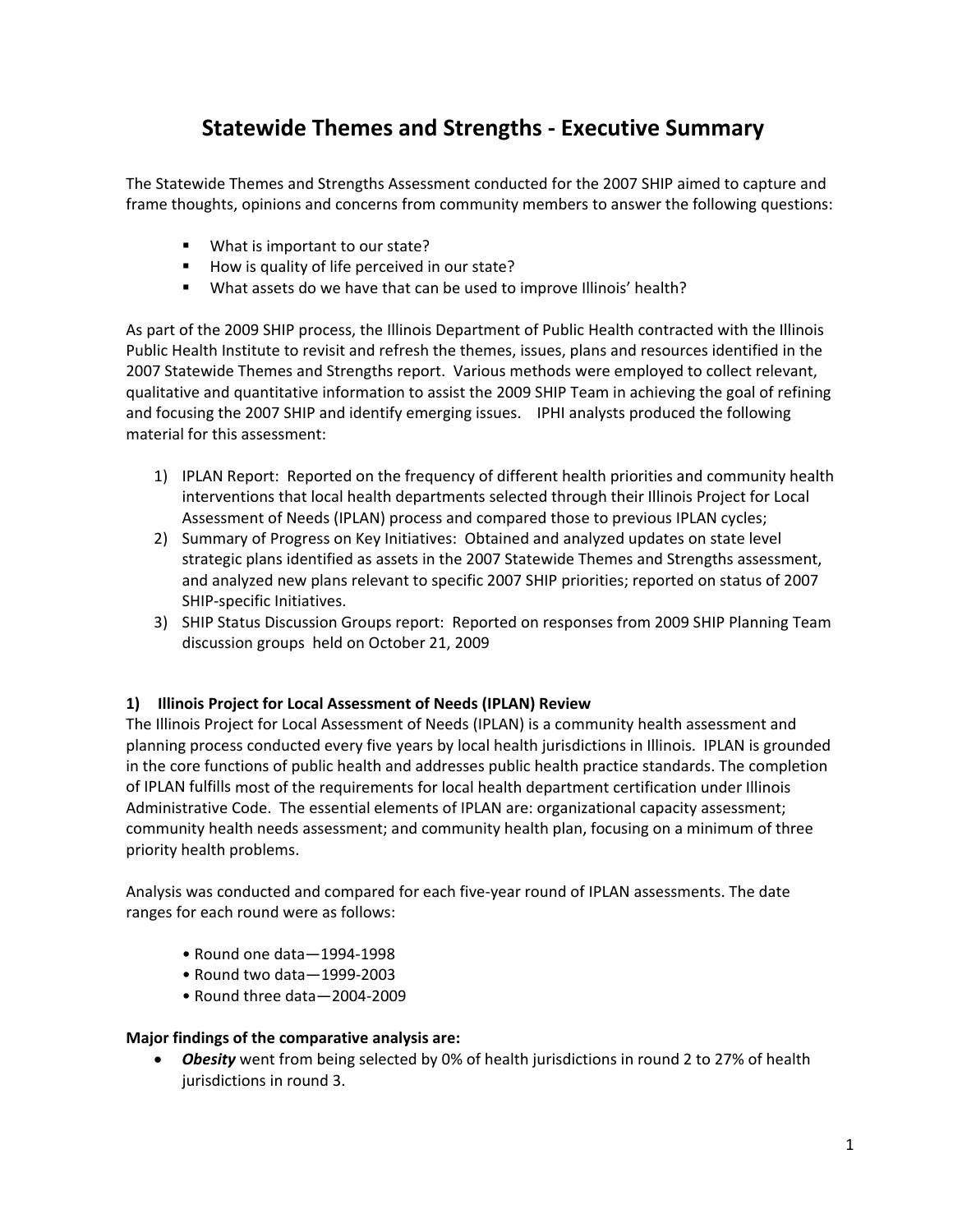- *Diabetes* went from being selected as a priority by 3% of health jurisdictions in round 2 to 14% of health jurisdictions in round 3
- Taken together, *cardiovascular/congestive heart disease/stroke, obesity, diabetes, and chronic disease* priorities represent one third of all the priorities selected by communities in round 3.
- *Cardiovascular diseases/ congestive heart disease/stroke* remained the most frequently reported health priority reported by local health departments across all regions: 62% of jurisdiction LHDs statewide reported this category of priorities among their top three highest priorities, and this category represents 19% of selected priorities overall.
- *Access to Care* was selected by 45% of jurisdictions; selection of this priority doubled between round 2 and round 3: selected 25 times in round 2 (8% of all priorities) and 49 times in round 3 (15% of all priorities).
- **Cancer** was again reported as a major health priority by LHDs (14% of the total) though its ranking fell from second ranked in Round 2 to third highest ranked in Round 3.
- *Substance abuse* increased as a selected priority by 27% from round 2 to round 3.
- *Mental health and depression* increased significantly from round 1 to round 2, though it decreased slightly as a priority between round 2 and round 3.
- *Maternal Child Health* has significantly decreased as a priority over time (from 13% in round 1 to 4% in round 3), as have adolescent health (8% in round 1 to 4% in round 3); HIV/AIDS/STDs (7% round 1, 2% round 3), violence (7% to 2%), and injury (6% to 2%).

Limitations of population data remain problematic. Population morbidity and mortality data is not uniformly analyzed (many counties do not adjust for age) across Illinois. Data may not be age‐ adjusted and may not be available for racial/ethnic minorities. Therefore, data available to local IPLAN administrators is insufficient to assess relative community health status and plan for appropriate interventions to address sub‐population health needs.

# **2) Summary of Progress on Key Initiatives**

Progress updates were requested and analyzed for the state level strategic plans analyzed in the 2007 SHIP. Two plans that were issued after the 2007 SHIP process (IDPH Obesity Plan and Illinois Violence Prevention Authority strategic plan) were also analyzed because of their relevance to 2007 SHIP Priorities.

Overall, the majority of the plans analyzed under the 2007 assessment are currently being implemented, though several are delayed with respect to timeline. The plans that reported their status as delayed or inactive cited the lack of funding or fiscal resources in some cases, and/or the lack of political will to provide funding as critical barriers to progress in meeting objectives.

Following an extensive collaborative planning process funded by the Centers for Disease Control and Prevention (CDC), IDPH released a comprehensive healthy eating and physical activity plan to prevent and control obesity in 2007. This plan serves as a guide for state and community action, but funding from CDC was not renewed to initiate implementation activities. The overall goal of the plan is to prevent and control overweight, obesity and related chronic diseases among Illinois residents.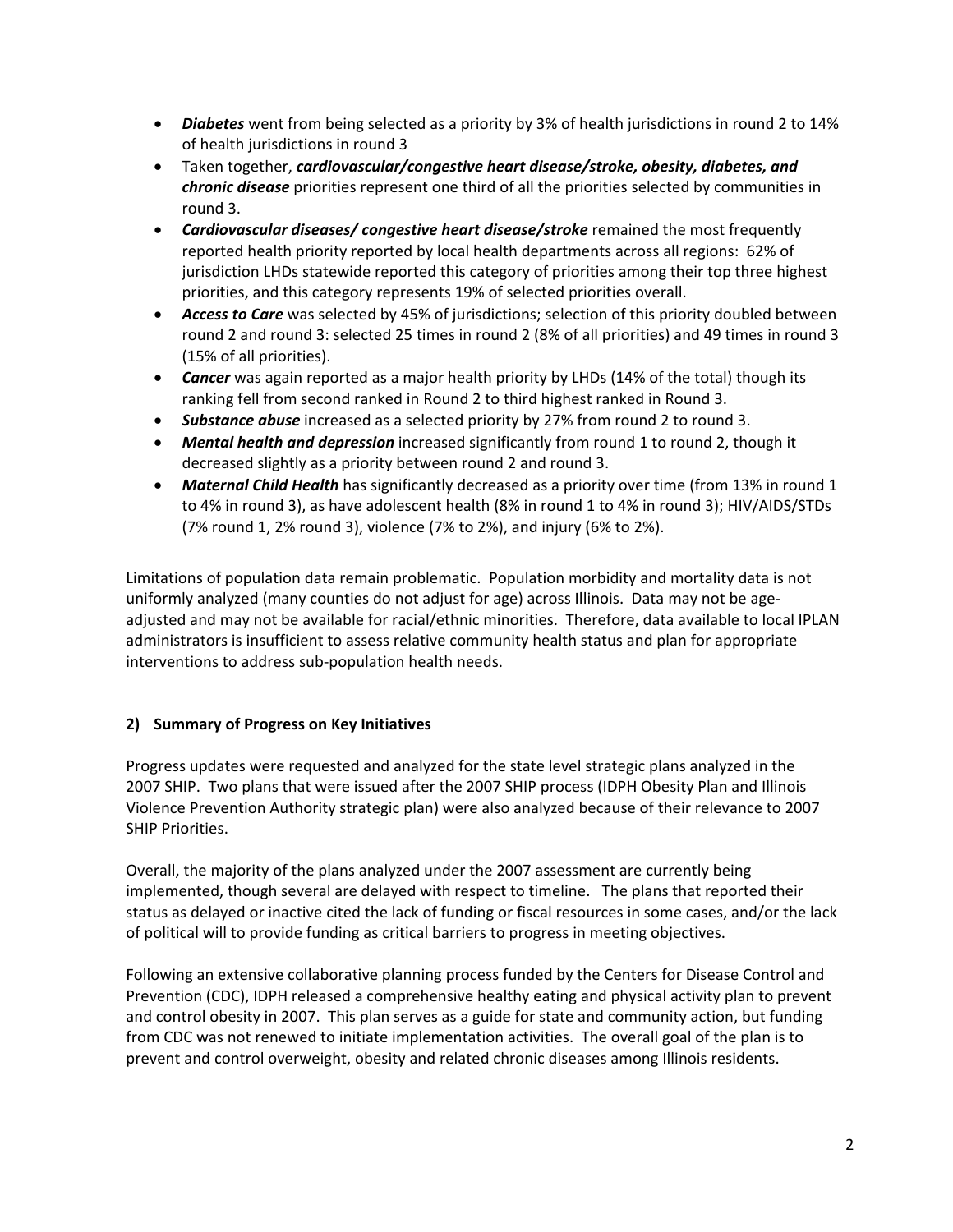During 2008 and 2009, the Illinois Violence Prevention Authority (IVPA) undertook a multi‐stage, collaborative planning process to identify and plan for high priority strategies deemed by stakeholders to be the most critical to long‐term violence prevention. This plan is designed not only to guide the work of IVPA, but also to engage and promote stakeholder alignment across the violence prevention system. The plan focuses on advancing three strategies: 1) Promoting peaceful families and raising children to resist violence; 2) Promoting healthy relationships and community connectedness among youth through schools and community youth serving organizations; and 3) Providing effective interventions for children and youth exposed to violence and trauma.

Though few, there have been some initiatives that have responded directly to the 2007 SHIP as well as initiatives and programs that advance SHIP goals that stemmed from other processes. Of particular note among this latter type, the enactment of Smoke Free Illinois significantly advanced the Alcohol, Tobacco and Other Drugs priority. Significant SHIP‐specific initiatives include:

- The July 2008 SHIP Summit to monitor SHIP progress
- The Illinois Health Data Dissemination Initiative to integrate state health data and enable expanded public access to health data
- The Language Assistance Act to improve interpretation services in hospitals and long‐term care facilities
- The launch of a Physician Workforce Institute to study physician supply and demand issues
- Passage of the Obesity Prevention Initiative to hold public hearings on the issue of obesity

#### **3) Status of SHIP Priorities ‐ SHIP Planning Team Discussion Groups**

The first meeting of the 2009 State Health Improvement Plan (SHIP) Planning Team included a status assessment of the 2007 SHIP Priority Areas. Small groups were formed, each assessing two of the 2007 SHIP priority areas, and the following is a summary of their deliberations. Of particular note, each group described lack of data on the issue as being a particular factor that limits progress.

Each of the SHIP priorities was discussed. Groups recognized that progress was made in each area, though it was limited at best. Participants agreed that much more needed to be done to achieve the 2007 SHIP objectives, and to address fragmented and uncoordinated services.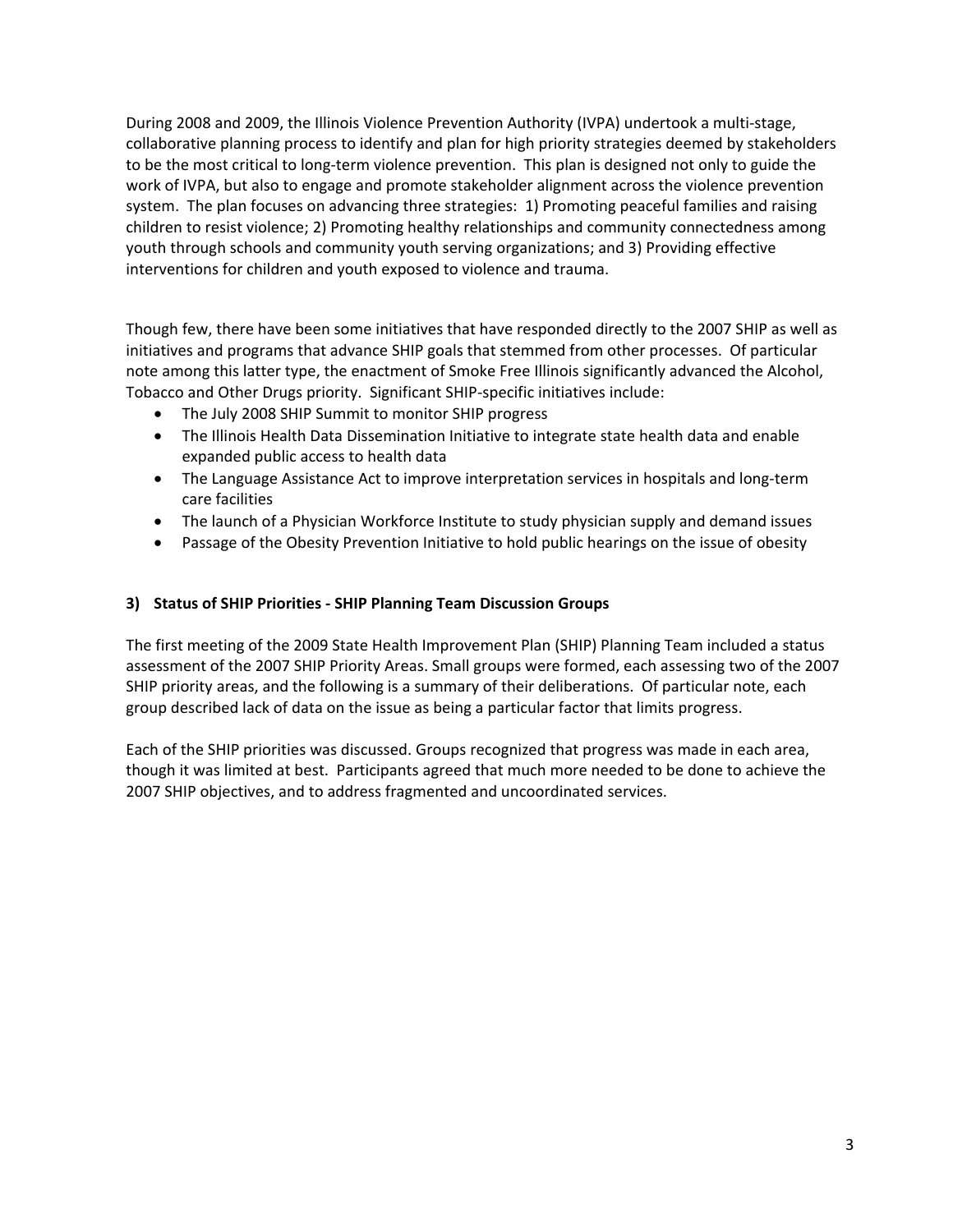# **Statewide Themes and Strengths: Full Assessment ‐ Introduction**

The Statewide Themes and Strengths Assessment conducted for the 2007 SHIP aimed to capture and frame thoughts, opinions and concerns from community members to answer the following questions:

- What is important to our state?
- How is quality of life perceived in our state?
- What assets do we have that can be used to improve Illinois' health?

As part of the 2009 SHIP process, the Illinois Department of Public Health contracted with the Illinois Public Health Institute to revisit and refresh the themes, issues, plans and resources identified in the 2007 Statewide Themes and Strengths report

IPHI analysts produced the following material:

- 1) IPLAN Report: Reported on the frequency of different health priorities and community health interventions that local health departments selected through their Illinois Project for Local Assessment of Needs (IPLAN) process and compared those to previous IPLAN cycles;
- 2) Summary of Progress on Key Initiatives: Obtained and analyzed updates on state level strategic plans identified as assets in the 2007 Statewide Themes and Strengths assessment, and analyzed new plans relevant to specific 2007 SHIP priorities; reported on status of 2007 SHIP‐specific Initiatives.
- 3) SHIP Status Discussion Groups report: Reported on responses from 2009 SHIP Planning Team discussion groups held on October 21, 2009

The following assessment provides detailed information on each of the three steps taken to develop this assessment. This assessment is designed to assist the SHIP Team in reviewing and refining the strategic direction of the 2007 State Health Improvement Plan and to assist in the identification of emerging issues for inclusion in the 2009 SHIP or other system-level public health improvement initiatives.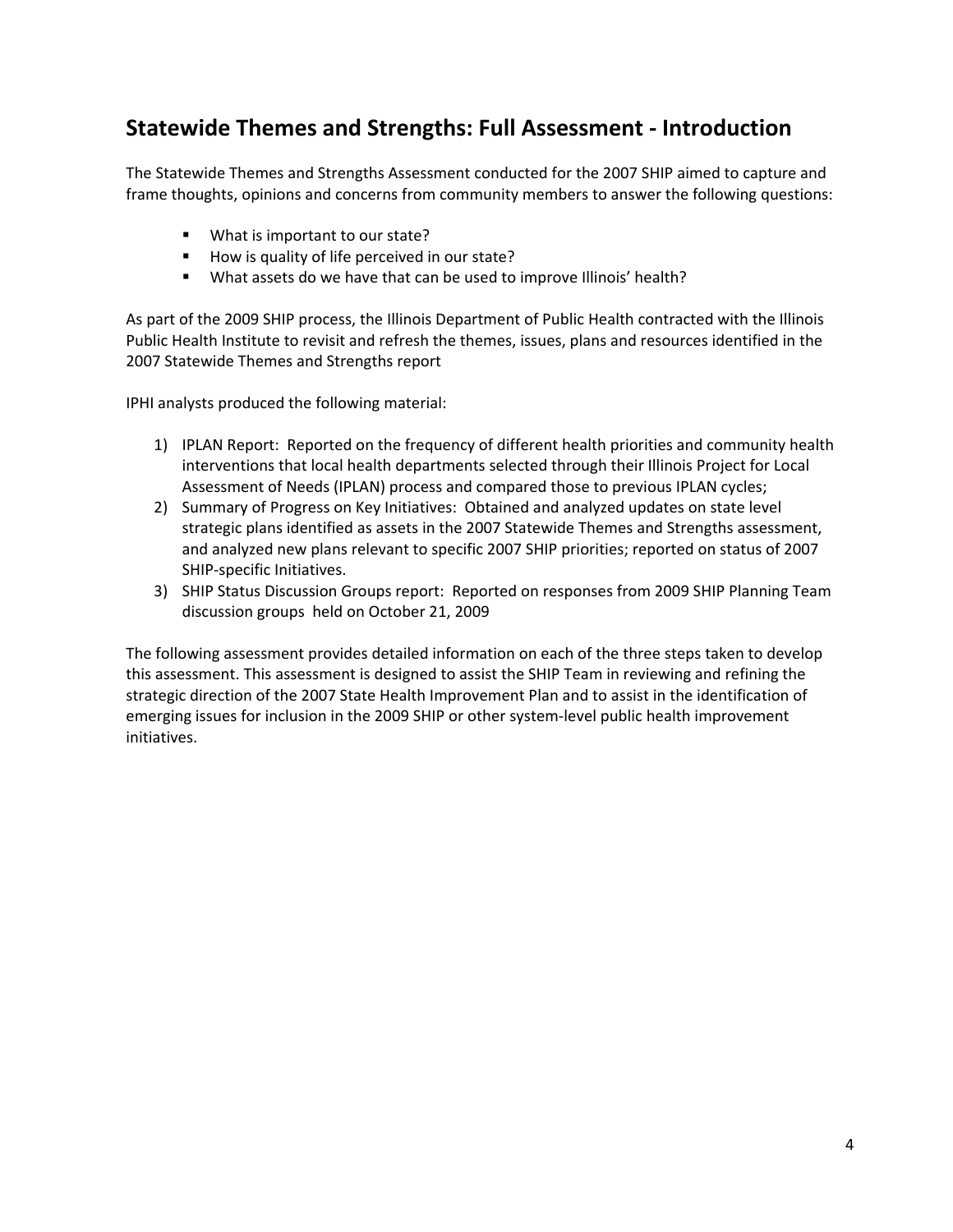# **1) ILLINOIS PROJECT FOR LOCAL ASSESSMENT OF NEEDS (IPLAN) REVIEW**

The Illinois Project for Local Assessment of Needs (IPLAN) is a community health assessment and planning process conducted every five years by local health jurisdictions in Illinois. IPLAN is grounded in the core functions of public health and addresses public health practice standards. The completion of IPLAN fulfills most of the requirements for local health department certification under Illinois Administrative Code. The essential elements of IPLAN are: organizational capacity assessment; community health needs assessment; and community health plan, focusing on a minimum of three priority health problems. For each priority health problem, the IPLAN must identify intervention strategies.

Local health departments engage their communities in this process; thus, the selected priorities and interventions are community priorities, and the plan is a community plan. IPLANs must be completed every five years. The third round of IPLAN was completed in 2009.

- Round one-1994-1998
- Round two-1999-2003
- Round three—2004–2009

For this assessment, IPLAN priorities for local health jurisdictions were analyzed with respect to the frequency of issues selected; the frequency was then compared to previous rounds. Regional differences in frequency are also presented. This report also provides a descriptive analysis of intervention strategies for round three.

Complete data are available through the IPLAN SHARE application for rounds one and two on the IPLAN Website (http://app.idph.state.il.us/). Round 3 data is anticipated to be available for public use in 2010. The IPLAN program provided preliminary round three data to the Illinois Public Health Institute for this assessment.

Priorities named by all local health departments in Illinois were tabulated and coded according to the following coding schema:

- 1) Access to Care
- 2) Adolescent Health
- 3) Cancer
- 4) Cardiovascular Disease/CHD/Stroke
- 5) Chronic Disease (general)
- 6) Diabetes
- 7) Environmental, Food Borne Illness
- 8) HIV/AIDS STDs
- 9) Injuries
- 10) Maternal and Child Health
- 11) Mental Health
- 12) Miscellaneous (includes systems issues)
- 13) Obesity
- 14) Oral Health
- 15) Respiratory Health
- 16) Substance Abuse
- 17) Violence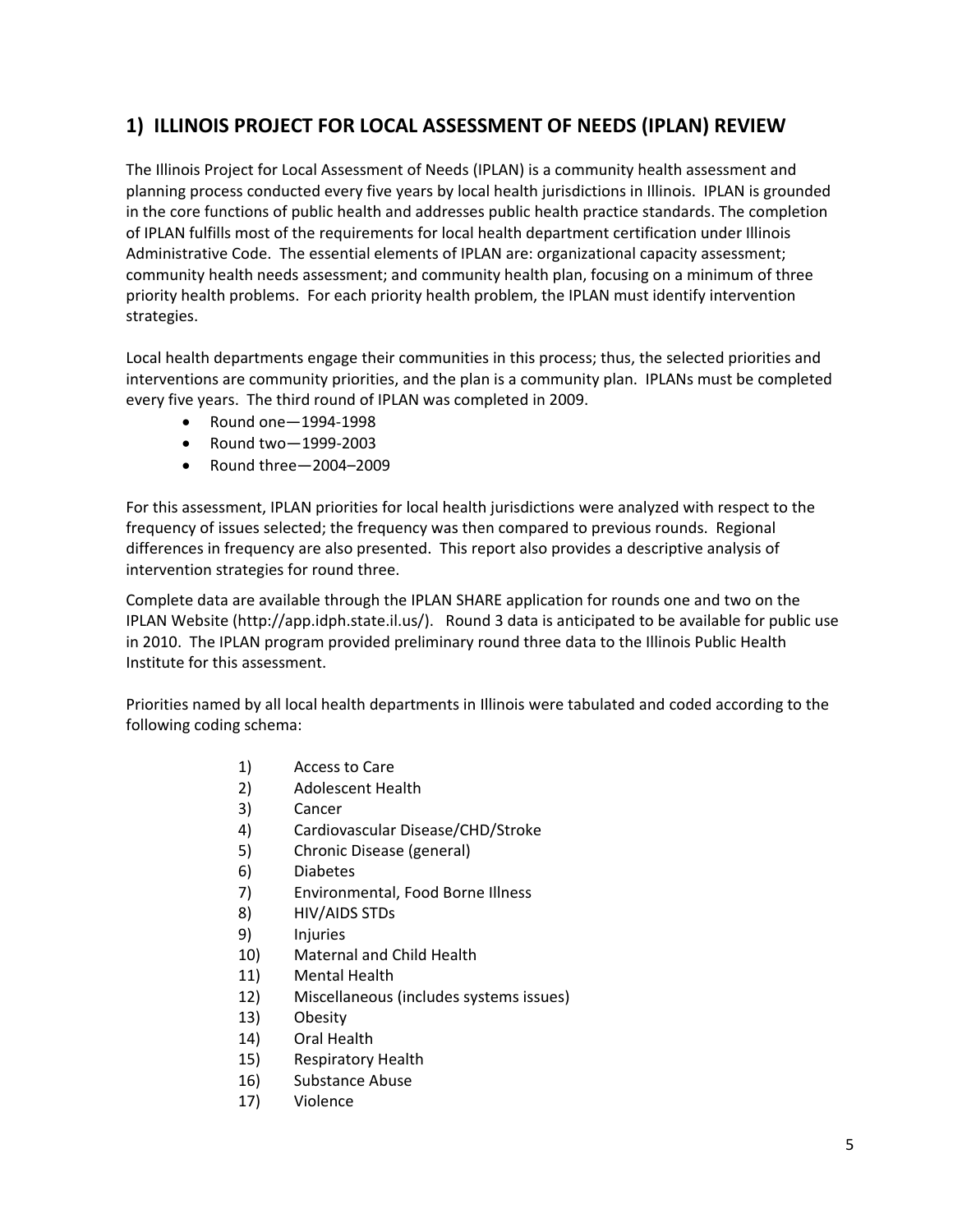| <b>Priority</b>                     | # of LHDs<br>reporting<br>by category | % of LHDs<br>reporting<br>by category |
|-------------------------------------|---------------------------------------|---------------------------------------|
| <b>Cardiovascular, CHD, Stroke</b>  | 58                                    | 62%                                   |
| <b>Access</b>                       | 42                                    | 45%                                   |
| <b>Cancer</b>                       | 42                                    | 45%                                   |
| <b>Substance Abuse</b>              | 33                                    | 35%                                   |
| <b>Obesity</b>                      | 26                                    | 28%                                   |
| <b>Mental Health and Depression</b> | 17                                    | 18%                                   |
| <b>Diabetes</b>                     | 14                                    | 15%                                   |
| <b>Adolescent Health</b>            | 13                                    | 14%                                   |
| <b>Maternal and Child Health</b>    | 12                                    | 13%                                   |
| <b>Respiratory Disease</b>          | 8                                     | 9%                                    |
| <b>Violence/Abuse</b>               | $\overline{7}$                        | 7%                                    |
| <b>HIV/AIDS and STDs</b>            | $\overline{7}$                        | 6%                                    |
| <b>MISC</b>                         | 5                                     | 5%                                    |
| <b>Injuries</b>                     | 6                                     | 6%                                    |
| <b>Chronic Disease</b>              | 5                                     | 5%                                    |
| <b>Environment, Food Illness</b>    | 3                                     | 3%                                    |
| <b>Oral Health</b>                  | 3                                     | 3%                                    |

**Table 1 presents the percent of health departments selecting specific priorities, Round 3**

# **TABLE 2 presents a summary tabulation of all priorities for IPLAN Rounds 1, 2 and 3.**

| <b>TABLE 2</b><br><b>Comparison of Reported IPLAN</b> |                | <b>Times Reported</b> |                         | <b>Round 3</b> |
|-------------------------------------------------------|----------------|-----------------------|-------------------------|----------------|
| <b>Local Health Jurisdiction Priorities</b>           |                |                       |                         | $%$ of         |
| Rounds 1 - 3                                          | Round 1        | Round 2               | <b>Round 3</b>          | <b>Total</b>   |
| Cardiovascular, CHD, Stroke                           | 56             | 75                    | 62                      | 19%            |
| <b>Access</b>                                         | 24             | 25                    | 49                      | 15%            |
| Cancer                                                | 50             | 57                    | 46                      | 14%            |
| Substance Abuse                                       | 23             | 29                    | 37                      | 11%            |
| Obesity                                               | $\Omega$       | $\Omega$              | 29                      | 9%             |
| <b>Mental Health and Depression</b>                   | 8              | 19                    | 17                      | 5%             |
| <b>Diabetes</b>                                       | $\mathbf{1}$   | 3                     | 14                      | 4%             |
| <b>Maternal and Child Health</b>                      | 42             | 23                    | 13                      | 4%             |
| <b>Adolescent Health</b>                              | 27             | 15                    | 13                      | 4%             |
| Violence/Abuse                                        | 22             | 28                    | 8                       | 2%             |
| <b>Respiratory Disease</b>                            | 11             | 13                    | 8                       | 2%             |
| HIV/AIDS and STDs                                     | 22             | 8                     | $\overline{7}$          | 2%             |
| <b>MISC</b>                                           | $\overline{4}$ | $\overline{4}$        | $\overline{7}$          | 2%             |
| <b>Injuries</b>                                       | 20             | 17                    | 6                       | 2%             |
| <b>Chronic Disease</b>                                | $\overline{2}$ | $\overline{2}$        | 5                       | 2%             |
| Environment, Food Illness                             | 9              | $\overline{3}$        | 3                       | 1%             |
| <b>Oral Health</b>                                    | $\mathbf{1}$   | $\overline{4}$        | $\overline{\mathbf{3}}$ | 1%             |
| <b>TOTAL</b>                                          | 322            | 325                   | 327                     |                |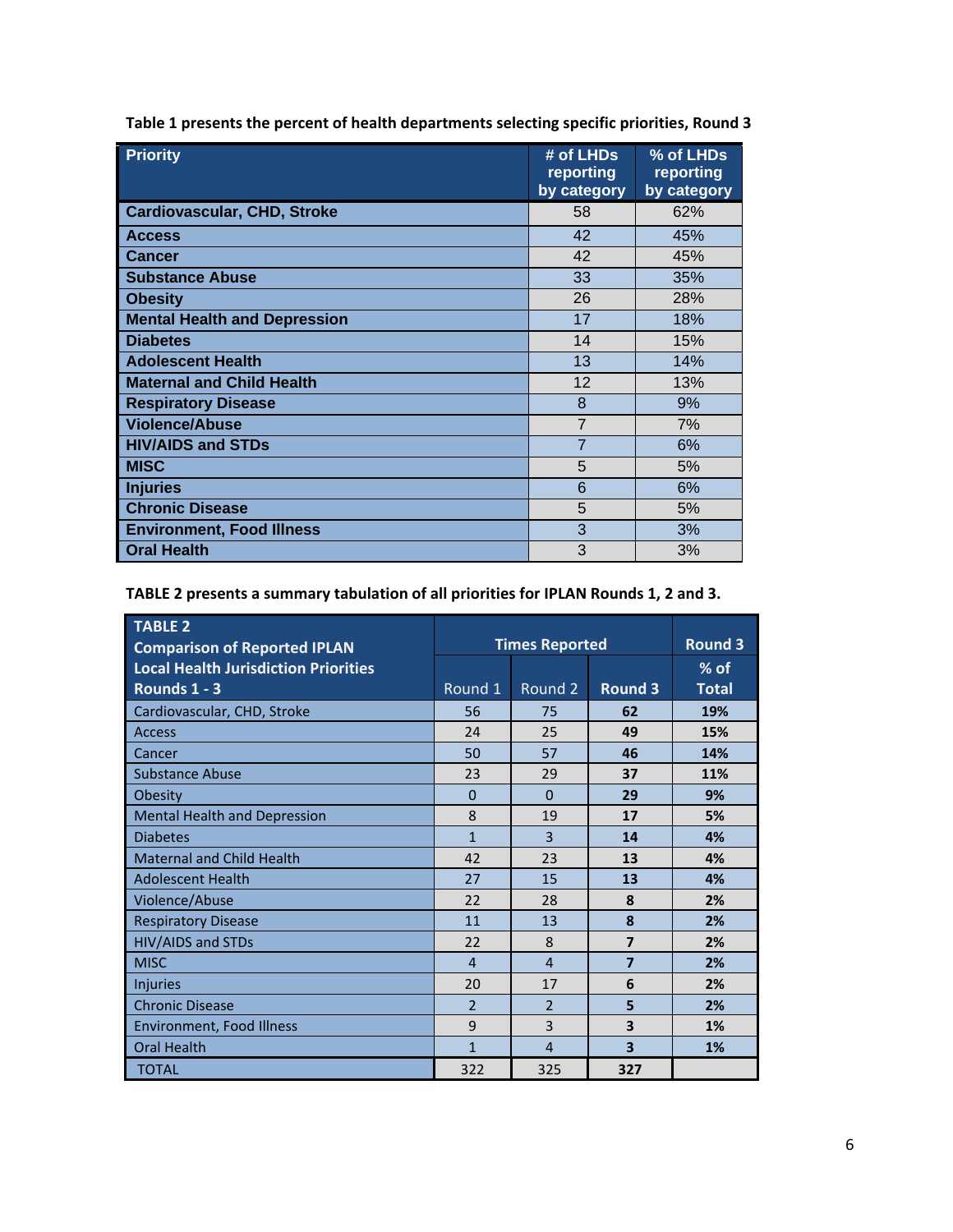#### **FIGURE 1: CHANGES IN IPLAN PRIORITIES, ROUND 1, 2, 3**



# *Major trends and themes in Round 3*

Limitations of population data remain problematic. Population morbidity and mortality data is not uniformly analyzed (many counties do not adjust for age) across Illinois. Data may not be age‐ adjusted and may not be available for racial/ethnic minorities. Therefore, data available to local IPLAN administrators is insufficient to assess relative community health status and plan for appropriate interventions to address sub‐population health needs

In the most recent IPLAN round, the top five priorities selected by local health jurisdictions were cardiovascular disease/congestive heart disease/stroke; access to care; cancer; substance abuse; and obesity.

It is important to note the trends and frequency of diseases and conditions with nutritional and physical activity related risk factors appear in this analysis.

- *Obesity* went from being selected by 0% of health jurisdictions in round 2 to 28% of health jurisdictions in round 3 (Table 1).
- *Diabetes* went from being selected as a priority by 3% of health jurisdictions in round 2 to 15% of health jurisdictions in round 3 (Table 1)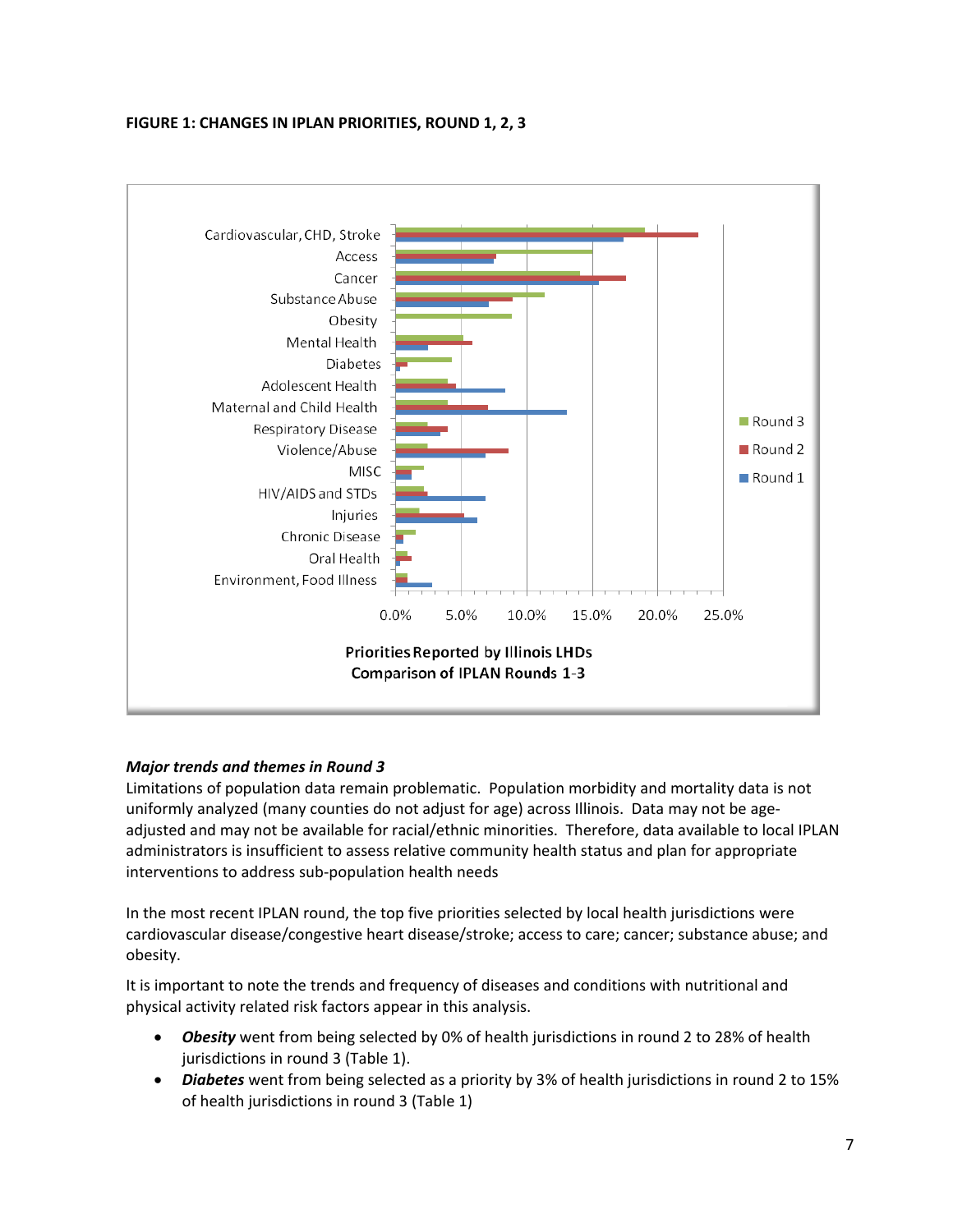- Taken together, *cardiovascular/CHD/stroke, obesity, diabetes, and chronic disease* priorities represent one third of all the priorities selected by communities in round 3 (Table 2).
- If *cancer* priorities are also included in this analysis, then 47% of all local priorities fall into this category (nutrition and physical activity are risk factors for some cancers) (Table 2).

Overall, trends in the selection of priorities include the following:

- *Cardiovascular diseases, congestive heart disease, stroke* remained the most frequently reported health priority reported by local health departments across all regions 62% of jurisdiction LHDs statewide reported this category of priorities among their top three highest priorities, and this category represents 19% of selected priorities overall.
- *Access to Care* was selected by 45% of jurisdictions; selection of this priority doubled between round 2 and round 3: selected 25 times in round 2 (8% of all priorities) and 49 times in round 3 (15% of all priorities).
- *Cancer* was again reported as a major health priority by LHDs (14% of the total) though its ranking fell from second ranked in Round 2 to third highest ranked in Round 3.
- *Substance abuse* increased as a selected priority by 27% from round 2 to round 3.
- *Mental health and depression* increased significantly from round 1 to round 2, though it decreased slightly as a priority between round 2 and round 3.
- *Maternal Child Health* has significantly decreased as a priority over time (from 13% in round 1 to 4% in round 3), as have HIV/AIDS/STDs (7% round 1, 2% round 3), violence (7% to 2%), injury (6% to 2%) and adolescent health (8% to 4%).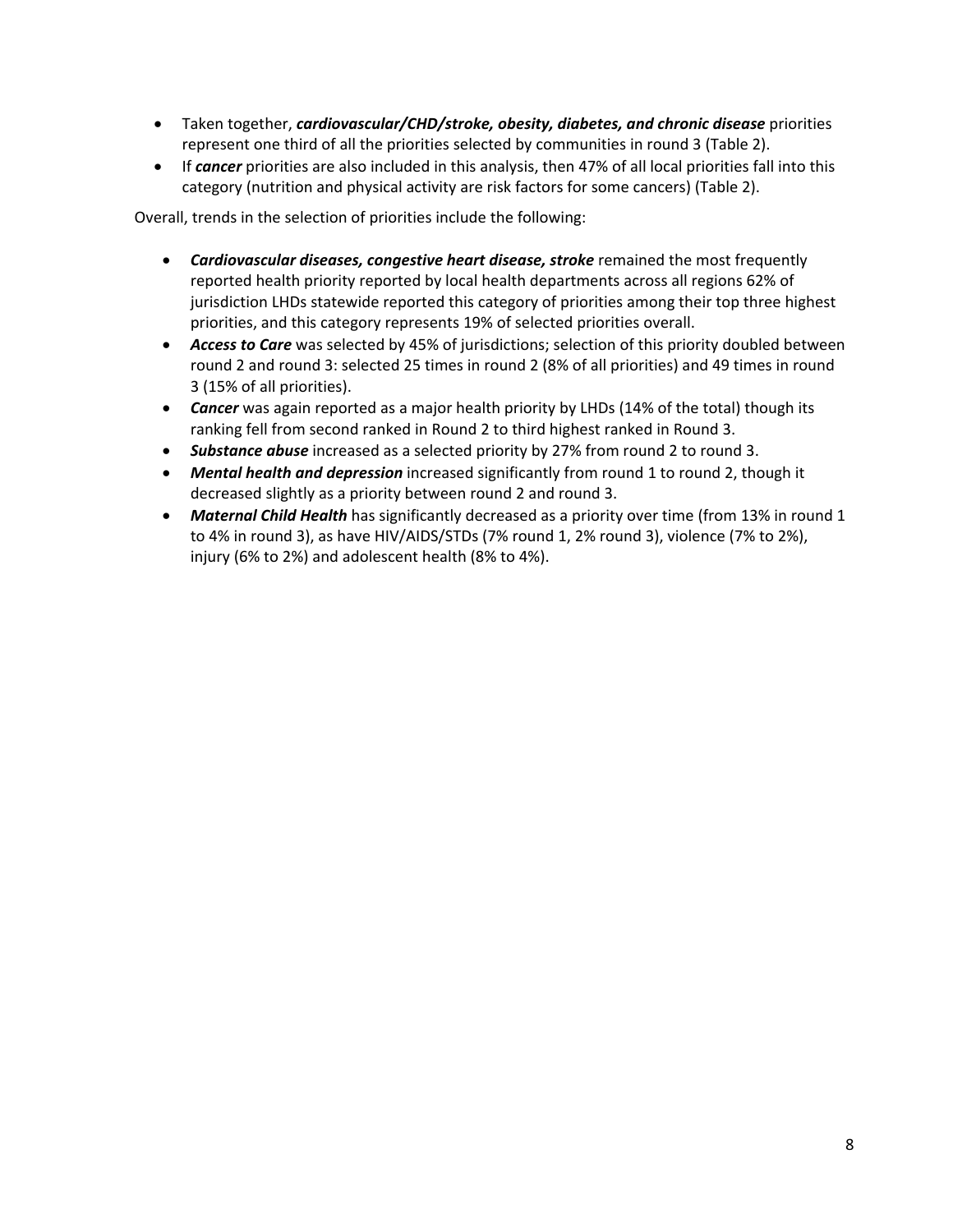#### **Changes in Priority Ranking Over Time**

Over the three rounds, selected priorities changed in rank.

# **FIGURE 2 CHANGES IN REPORTED PRIORITIES: RANKED GREATEST INCREASE (+) TO GREATEST DECREASE (‐)**



- *Access to care* moved to 2nd ranked in round 3 from 5th ranked in Round 1 (tied with three others) and 4th ranked in Round 2.
- *Substance Abuse* moved to 4th ranked in Round 3 from 5th ranked in Round 1 (tied with three others) and 3rd ranked in Round 2.
- *Obesity* ranked 5th highest priority in Round 3, was not reported in Rounds 1 ‐ 2.
- *Diabetes* moved to 7th ranked in Round 3 from 15th ranked in Round 1 and 14th rank in Round 2.
- More than half of the priorities included under the *miscellaneous* category, 12<sup>th</sup> ranked in Round 3, were infrastructure barriers related to access and workforce.
- *Cancer* moved to 3rd highest rank from 2nd ranked in Rounds 1 and 2.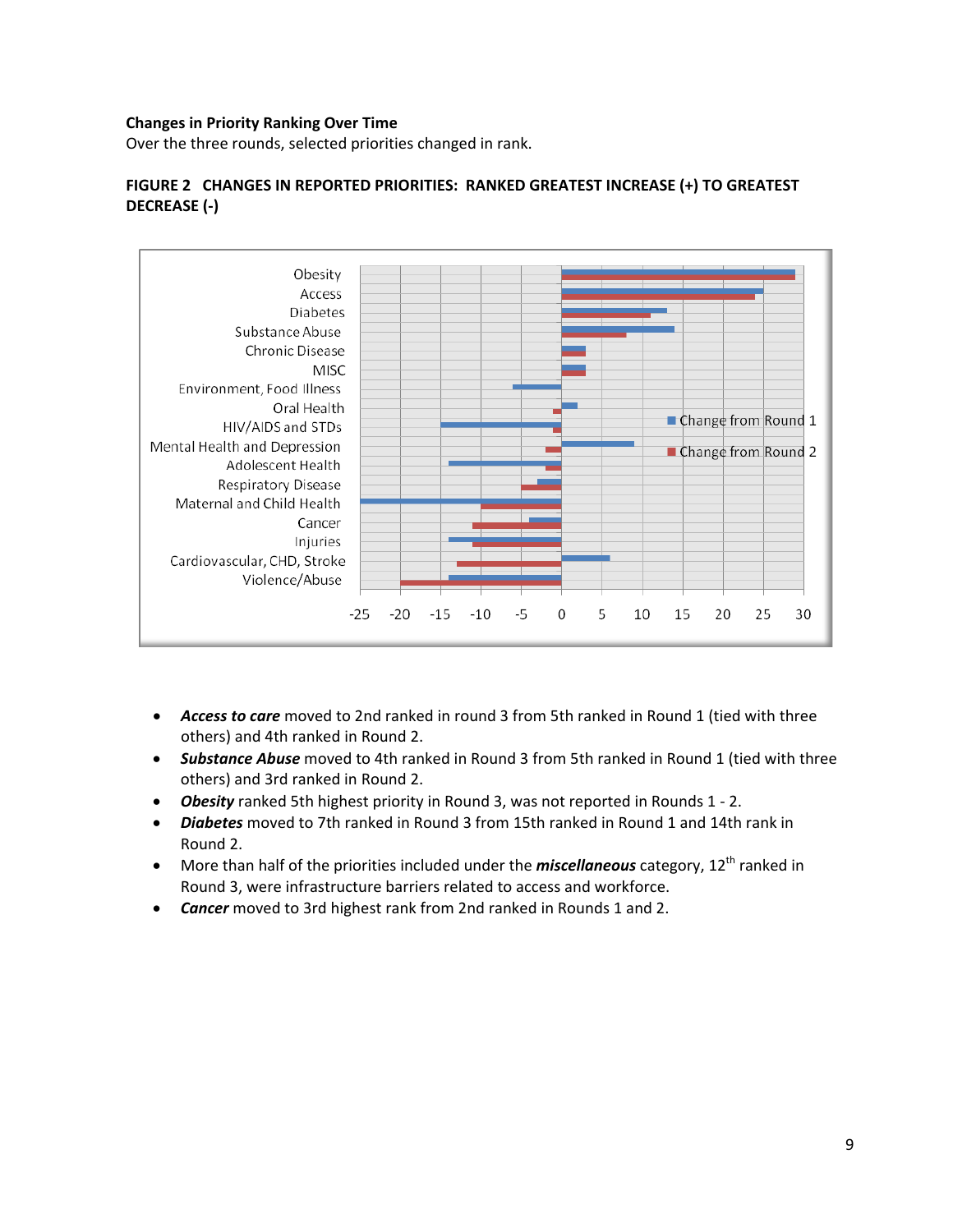# **Variation of Priorities by Region**

Reported priorities were analyzed by region to determine variation across the state.

| <b>TABLE 3</b><br><b>Priorities Reported by</b><br><b>Category and by Region</b> | # Reported by Category | Category<br>$\overline{\mathsf{S}}$<br>Reporting<br>LIHDS | of Total Regions Reporting | Champaign                | Chicago        | Edwardsville   | <b>Marion</b>  | Peoria         | Rockford                             | <b>West Chicago</b> |
|----------------------------------------------------------------------------------|------------------------|-----------------------------------------------------------|----------------------------|--------------------------|----------------|----------------|----------------|----------------|--------------------------------------|---------------------|
|                                                                                  |                        | $\frac{1}{2}$                                             | $\frac{1}{2}$              |                          |                |                | by Region      |                | # of Reported Priorities by Category |                     |
| <b>Cardiovascular, CHD, Stroke</b>                                               | 62                     | 58                                                        | $\overline{7}$             | 8                        | $\overline{2}$ | 13             | 12             | 16             | $\overline{4}$                       | 3                   |
| <b>Access</b>                                                                    | 49                     | 42                                                        | $\overline{7}$             | $\overline{4}$           | 5              | 3              | 6              | 8              | 11                                   | 5                   |
| <b>Cancer</b>                                                                    | 46                     | 42                                                        | $\overline{7}$             | 9                        | $\mathbf 1$    | 9              | 10             | 8              | $\overline{2}$                       | 3                   |
| <b>Substance Abuse</b>                                                           | 37                     | 33                                                        | 6                          | 6                        | $\overline{1}$ | 3              | 9              | 9              | 5                                    | $\overline{0}$      |
| <b>Obesity</b>                                                                   | 29                     | 26                                                        | $\overline{7}$             | $\overline{\mathcal{L}}$ | $\overline{4}$ | $\mathbf{1}$   | 5              | $\overline{7}$ | $\mathbf{1}$                         | $\overline{4}$      |
| <b>Mental Health and Depression</b>                                              | 17                     | 17                                                        | $\overline{7}$             | $\mathbf{1}$             | $\overline{2}$ | $\overline{4}$ | $\overline{2}$ | $\overline{4}$ | $\overline{2}$                       | $\overline{2}$      |
| <b>Diabetes</b>                                                                  | 14                     | 14                                                        | 6                          | $\overline{4}$           | 1              | $\mathbf{1}$   | 3              | $\overline{2}$ | 3                                    | $\overline{0}$      |
| <b>Maternal and Child Health</b>                                                 | 13                     | 12                                                        | $6\phantom{1}6$            | $\overline{0}$           | $\mathbf{1}$   | 5              | $\overline{1}$ | 3              | $\overline{1}$                       | $\mathbf{1}$        |
| <b>Adolescent Health</b>                                                         | 13                     | 13                                                        | 5                          | 3                        | $\Omega$       | $\overline{4}$ | $\mathbf{1}$   | 3              | $\overline{2}$                       | $\Omega$            |
| <b>Violence/Abuse</b>                                                            | 8                      | $\overline{7}$                                            | 5                          | 3                        | $\overline{1}$ | $\mathbf{1}$   | $\overline{1}$ | $\overline{1}$ | $\overline{0}$                       | $\overline{0}$      |
| <b>Respiratory Disease</b>                                                       | 8                      | 8                                                         | 5                          | $\mathbf 0$              | $\overline{0}$ | 3              | $\mathbf 1$    | $\mathbf{1}$   | $\overline{2}$                       | $\mathbf{1}$        |
| <b>HIV/AIDS and STDs</b>                                                         | $\overline{7}$         | $\overline{7}$                                            | $\overline{4}$             | $\overline{2}$           | $\overline{1}$ | $\overline{3}$ | $\Omega$       | $\overline{0}$ | $\overline{0}$                       | $\overline{1}$      |
| <b>MISC</b>                                                                      | $\overline{7}$         | 5                                                         | 3                          | $\mathbf{1}$             | $\overline{2}$ | $\overline{2}$ | $\overline{0}$ | $\overline{0}$ | $\overline{0}$                       | $\overline{0}$      |
| <b>Injuries</b>                                                                  | 6                      | 6                                                         | 5                          | $\overline{1}$           | $\mathbf{1}$   | $\overline{1}$ | $\overline{0}$ | $\overline{2}$ | $\overline{0}$                       | $\overline{1}$      |
| <b>Chronic Disease</b>                                                           | 5                      | 5                                                         | 3                          | $\overline{2}$           | 1              | $\Omega$       | $\Omega$       | $\overline{2}$ | $\Omega$                             | $\overline{0}$      |
| <b>Environment, Food Illness</b>                                                 | 3                      | 3                                                         | 3                          | $\overline{0}$           | $\overline{1}$ | $\overline{0}$ | $\overline{0}$ | $\overline{0}$ | $\overline{1}$                       | $\mathbf{1}$        |
| <b>Oral Health</b>                                                               | 3                      | 3                                                         | $\overline{2}$             | $\mathbf 0$              | $\overline{0}$ | $\Omega$       | $\overline{0}$ | $\overline{2}$ | $\overline{0}$                       | $\mathbf{1}$        |
| <b>Total # Reported</b>                                                          | 327                    |                                                           |                            | 48                       | 24             | 53             | 51             | 68             | 34                                   | 23                  |

| <b>TABLE 4</b>      | <b>IPLAN ROUND 3 TOP THREE PRIORITIES BY REGION</b> |                        |                                                   |  |  |
|---------------------|-----------------------------------------------------|------------------------|---------------------------------------------------|--|--|
| <b>IDPH Regions</b> | <b>Highest Ranked</b>                               | <b>2nd Ranked</b>      | <b>3rd Ranked</b>                                 |  |  |
| Champaign           | Cancer                                              | Cardiovascular         | Substance Abuse                                   |  |  |
| <b>Chicago</b>      | <b>Access</b>                                       | Obesity                | Misc, Mental Health,<br>Cardiovascular/CHD/Stroke |  |  |
| <b>Edwardsville</b> | Cardiovascular/CHD/Stroke                           | Cancer                 | Maternal/Child Health                             |  |  |
| <b>Marion</b>       | Cardiovascular/CHD/Stroke                           | Cancer                 | Substance Abuse                                   |  |  |
| Peoria              | Cardiovascular/CHD/Stroke                           | Substance Abuse        | Access, Cancer                                    |  |  |
| <b>Rockford</b>     | <b>Access</b>                                       | <b>Substance Abuse</b> | Cardiovascular/CHD/Stroke                         |  |  |
| <b>West Chicago</b> | Access                                              | Obesity                | Cardiovascular/CHD/Stroke<br>Cancer               |  |  |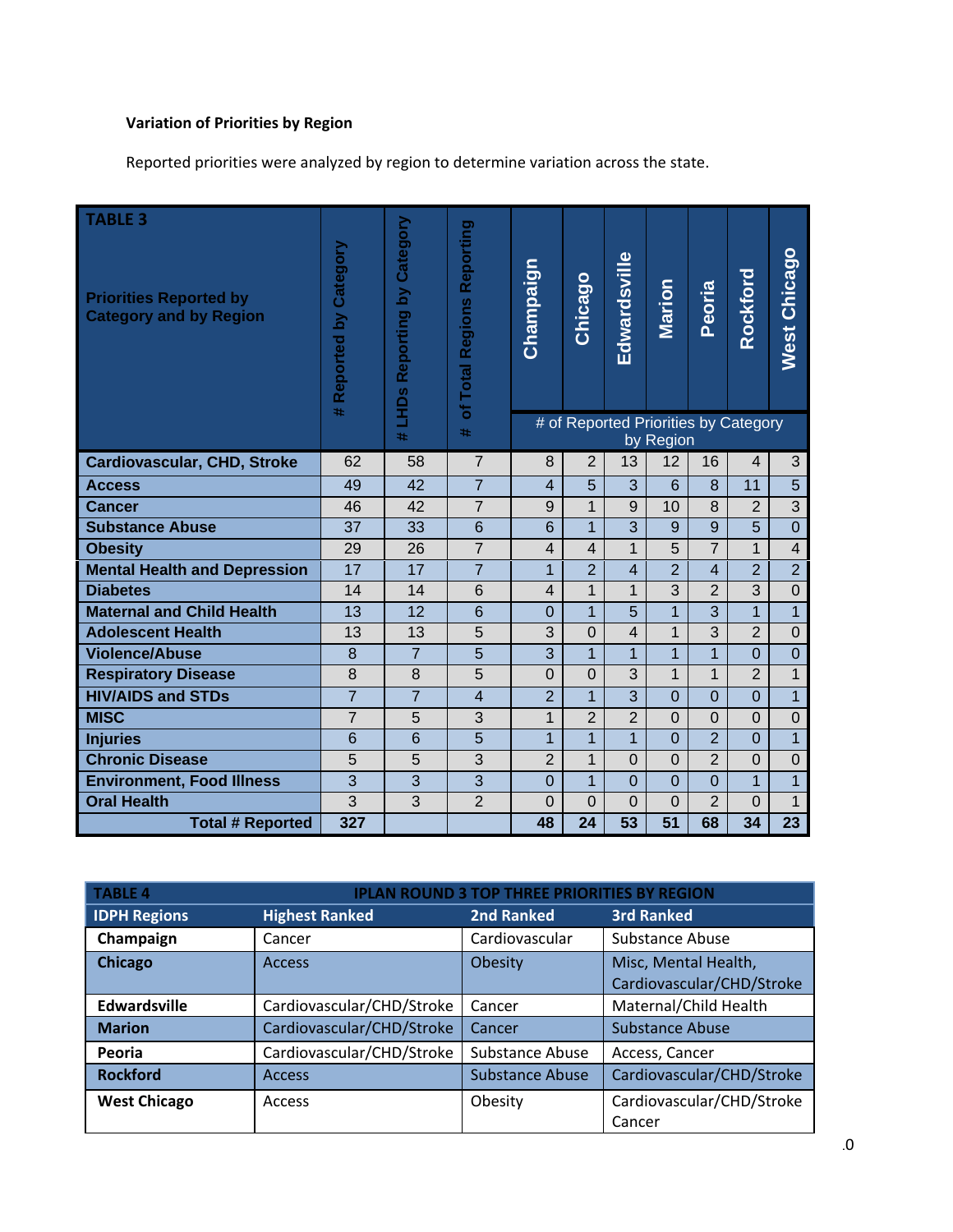#### **FIGURE 3 IPLAN ROUND 3 TOP THREE RANKED PRIORITIES REPORTED BY REGION**

# **ILLINOIS**

# **Round 3 IPLAN Data**

Top Three Most Frequent Health Priorities by Region Reported by Local Health Departments

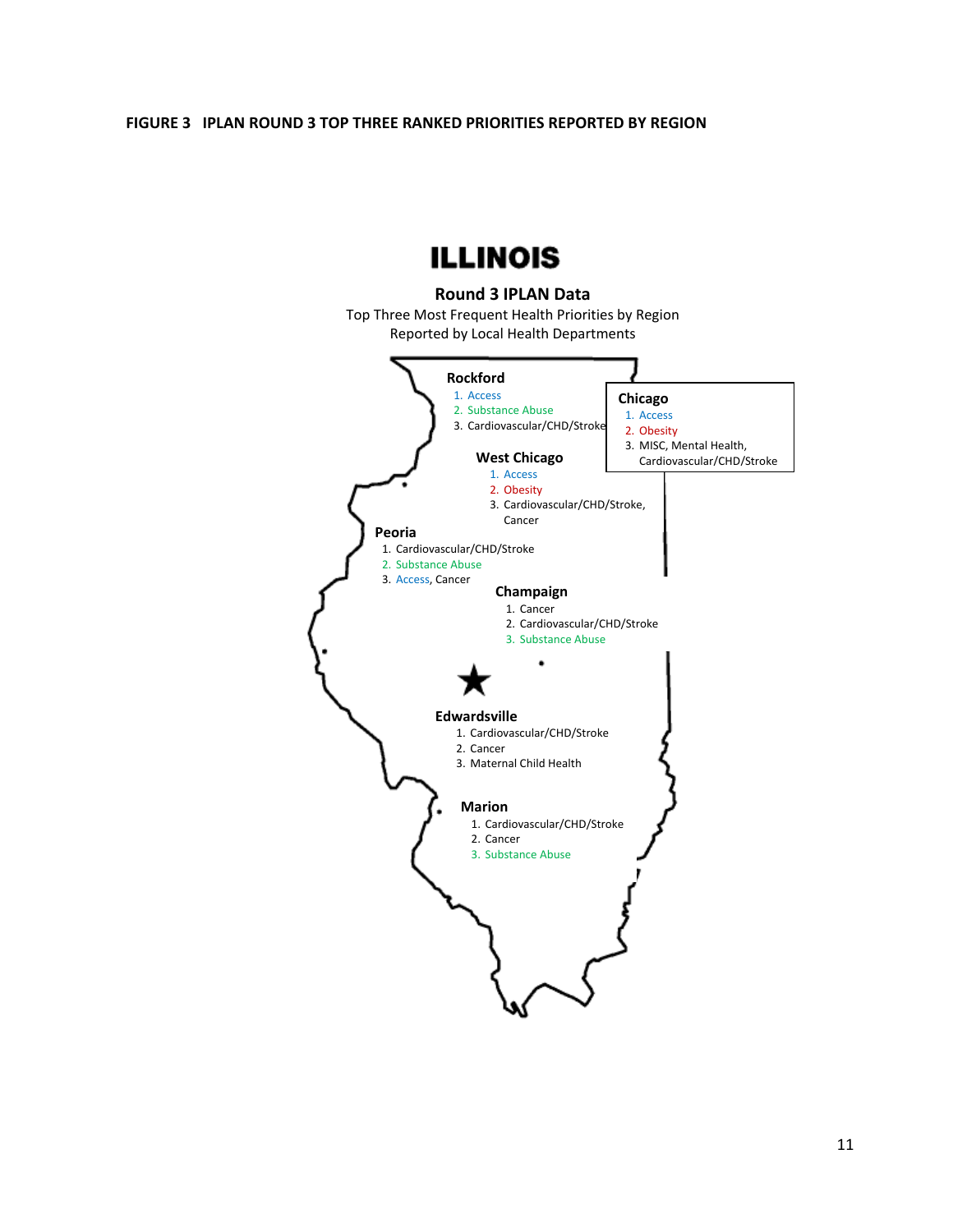- Local health jurisdictions in the southern (Edwardsville, Marion) and western (Peoria) regions ranked cardiovascular disease as the highest priority whereas northern (Rockford), eastern (Champaign) and northeastern (Chicago and West Chicago) LHDs ranked this priority as the second or third highest ranked.
- Cancer was ranked as the top priority in only the Champaign region. Cancer was second or third ranked in three other regions, though absent from the top priorities in the northernmost regions.

As noted in the 2007 Statewide Themes and Strengths assessment, LHDs are more frequently reporting systemic issues, social determinants, and risk factors, rather than diseases, as their top priorities.

- In Round 3, the top ranked priorities in the Chicago region are **access to care, followed by obesity; multiple infrastructure/system issues, cardiovascular disease and mental health** tied for third ranked priority in the region.
- Likewise, **access to care** was recognized as the highest priority in Rockford and West Chicago regions: the same system factor ranked third highest reported priority in the Peoria region.
- **Substance abuse** was reported more frequently by LHDs in southern and western regions in Round 3 than in Round 2.

#### **IPLAN Interventions**

In addition to selecting priorities, local health jurisdictions must plan interventions to address priorities. As shown in the figure below, local health jurisdictions employ a wide variety of strategies for addressing their health priorities.

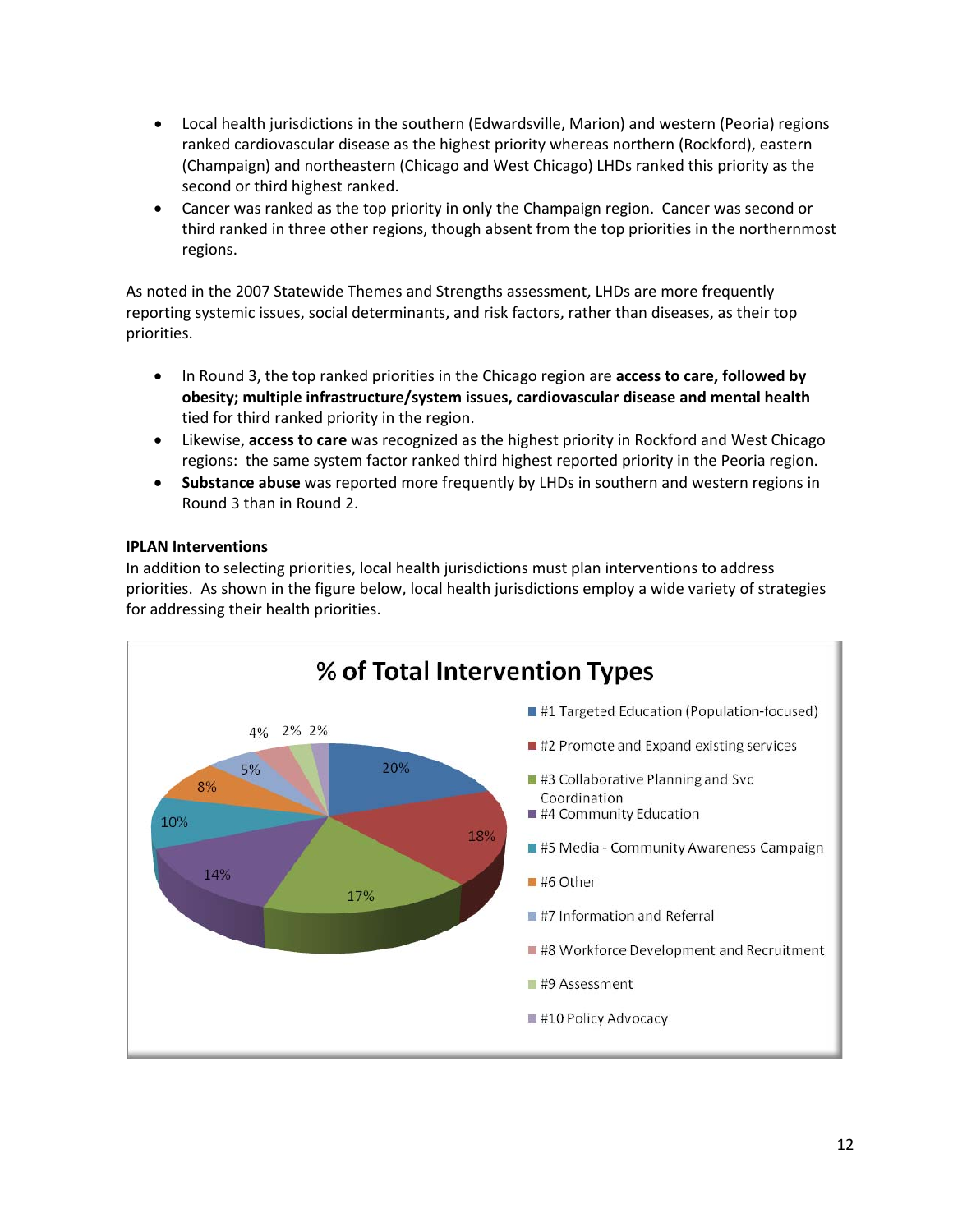# **2) SUMMARY OF PROGRESS ON KEY INITIATIVES**

# **STATE LEVEL PLANS**

For the Statewide Themes and Strengths assessment conducted for the 2007 SHIP, a variety of state‐ level plans were reviewed as state assets. The plans covered both health and population specific plans, as well as infrastructure/resource‐focused plans, as follows:

*Population/Issue Specific Plans:*

- State Oral Health Plan Illinois Department of Public Health
- State Nutrition Action Plan: Illinois Illinois Department of Public Health
- Strategic Plan for Building a Comprehensive Children's Mental Health System in Illinois Illinois Violence Prevention Authority

#### *Infrastructure/Resource Specific Plans:*

- The Health Care Workforce in Rural Illinois: Successes, Challenges and Future Prospects – Illinois Rural Health Association
- Strategy in Action: Eliminating Health Disparity in Illinois Racial & Ethnic Health Disparities Action Council
- Health Care Justice Act Adequate Health Care Task Force
- Emergency Medical Services in Rural Illinois: Report of 10 Community Forums Illinois Rural Health Association
- Enrich and Strengthen Governmental Public Health Illinois Department of Public Health
- Illinois Poverty Summit ‐ 2006 Report on Illinois Poverty
- Literacy and Cultural Competency Strategic Plan Illinois Department of Human Services

In the 2007 Statewide Themes and Strengths assessment, each of these plans was analyzed and cross‐ cutting themes were identified:

- **Health Disparities** ‐ the plans were reviewed for their attention to racial/ethnic, geographic, socioeconomic, sexual orientation, age and gender.
- **Knowledge** ‐ the review looked at creating community awareness, education efforts to change perceptions, and promoting healthy lifestyles.
- **Workforce**‐ the analysis addressed numbers/ratios of care providers, funding and staffing relationships, training or continuing education, and the cultural/linguistic capabilities of providers.
- **Health system infrastructure**‐ the plans were reviewed for their attention to resource coordination, community partnerships, fragmented framework of services, funding and access to services.

#### **Status of Ongoing Initiatives since 2007 SHIP –**

Key informants were identified and were asked for status updates on the plans that were analyzed for the 2007 SHIP. First, informants were asked whether their plan was: Not Started (NS); Complete (COM) In Progress/On Target or Ahead (OT); In Progress/Delayed (DEL).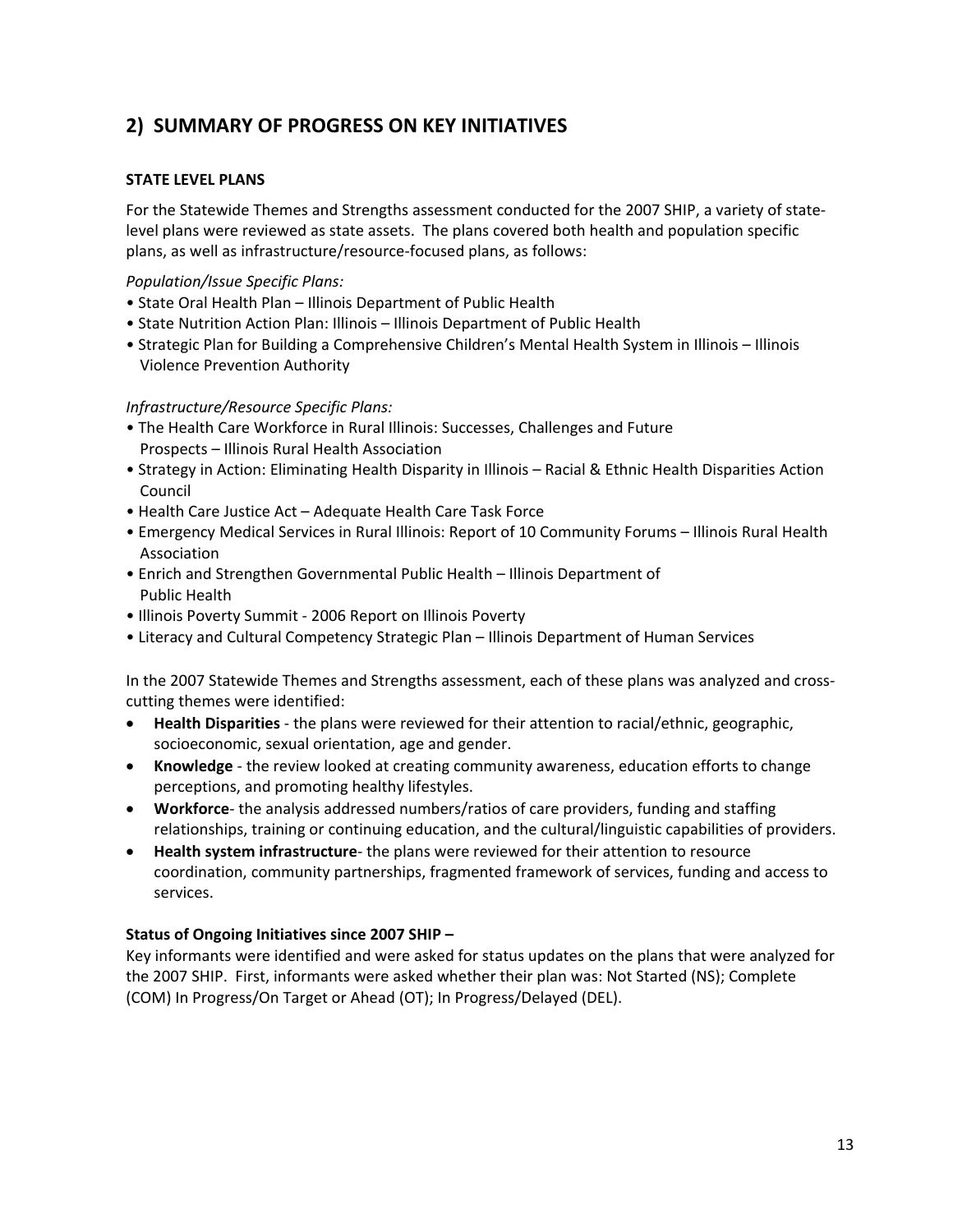#### **TABLE 5**

| Plan                                                          | <b>NS</b> | <b>COM</b> | 01 | <b>DEL</b> |
|---------------------------------------------------------------|-----------|------------|----|------------|
| State Oral Health Plan                                        |           |            |    |            |
| <b>State Nutrition Action Plan</b>                            |           |            |    |            |
| Strategic Plan for Building a Comprehensive Children's Mental |           |            | ✔  |            |
| Health System in Illinois                                     |           |            |    |            |
| The Health Care Workforce in Rural Illinois                   |           |            |    |            |
| Strategy in Action: Eliminating Health Disparity in Illinois  |           |            |    |            |
| Health Care Justice Act - Adequate Health Care Task Force     |           |            |    |            |
| <b>Emergency Medical Services in Rural Illinois</b>           |           |            |    |            |
| Enrich and Strengthen Governmental Public Health (no report)  |           |            |    |            |
| <b>Illinois Poverty Summit</b>                                |           |            |    |            |
| Literacy and Cultural Competency Strategic Plan (no report)   |           |            |    |            |

Overall, the majority of the plans analyzed under the 2007 assessment are currently being implemented, though several are delayed with respect to timeline. The plans that reported their status as delayed or inactive cited the lack of funding or fiscal resources in some cases, and/or the lack of political will to provide funding, as critical barriers to progress in meeting objectives.

Specifically, the rural healthcare workforce plan cited that the lack of funding has hindered rural health care workforce development as well as expansion of health care access. In other cases, agencies continue to await approval for release of funding earmarked for the specific initiatives: progress depends on that funding. Another critical barrier reported was the legislative and budget climate: the Health Care Justice Act developed the required consensus plan for universal access, but was superseded by Governor Blagojevich's proposed Illinois Covered plan, which was not enacted by the legislature.

# **Cross‐Cutting Themes Update**

The 2007 assessment of the Statewide Themes & Strengths gathered and analyzed an inventory of state plans addressing overarching cross‐cutting themes. The latest iteration of the SHIP process revisits the 2007 assessment to update on the efforts of these plans in addressing those cross‐cutting themes upon implementation. The four major cross‐cutting themes previously defined were:

| <b>Health Disparities</b>                                                                                                  | Knowledge Change                                                                                                                                            | Workforce<br>Development                                                                                                                                                                 | <b>Public Health System</b><br>Infrastructure                                                                                                                                                      |
|----------------------------------------------------------------------------------------------------------------------------|-------------------------------------------------------------------------------------------------------------------------------------------------------------|------------------------------------------------------------------------------------------------------------------------------------------------------------------------------------------|----------------------------------------------------------------------------------------------------------------------------------------------------------------------------------------------------|
| Age<br>Geographic<br>Gender<br>$\bullet$<br>Racial/Ethnic<br>$\bullet$<br>Sexual Orientation<br>$\bullet$<br>Socioeconomic | Creating<br>٠<br>Community<br>Awareness<br><b>Education efforts</b><br>$\bullet$<br>to change<br>perceptions<br>Promoting<br>٠<br><b>Healthy Lifestyles</b> | Numbers/ratios of<br>care providers<br>Funding & Staffing<br>relationships<br>Training or<br>continuing<br>education<br>Cultural/linguistic<br>$\bullet$<br>capabilities of<br>providers | Coordination<br>$\bullet$<br>Community<br>$\bullet$<br>Partnerships<br>Fragmented<br>$\bullet$<br>Framework of<br>services<br>Funding<br>$\bullet$<br><b>Access to Services</b><br>$\bullet$<br>14 |

#### FIGURE 6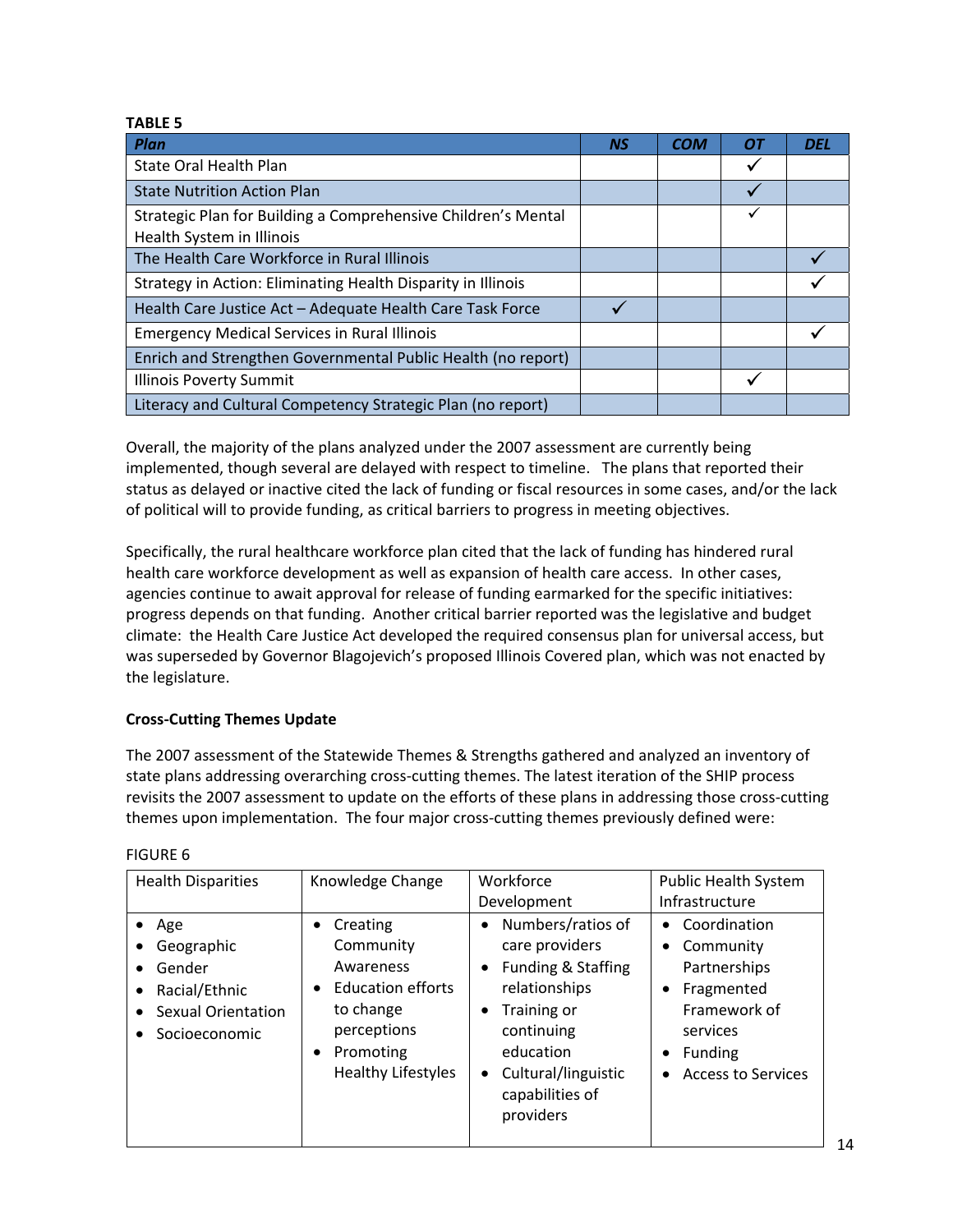Each of the key informants was asked to provide information/a status update on progress, if any, that the plan was driving with respect to these themes. Below is a summary of the themes that applied in the initial analysis, and the brief update that was reported regarding each theme.

# **Health Disparities**

- Age
	- o State Oral Health Plan
		- *Efforts to fund oral health and aging assessment and planning.*
	- o Strategic Plan for Building Comprehensive Children's Mental Health System in Illinois
		- *Early Intervention Pilot Project for Children of Incarcerated Parents: Provides early intervention services (e.g., mental health services, supports, and referrals) to help children whose primary care giving parent has been incarcerated, through*
		- *Early Childhood Services: Provides services to children under the age of five and their families who are at risk for or experiencing mental health issues.*
- Geographic
	- o State Oral Health Plan
		- *Efforts to encourage and support dental clinic development in rural Illinois*
	- o Health Care Workforce in Rural Illinois
		- *The RMED program at the University of Illinois‐Rockford has and continues to promote workforce development in rural Illinois.*
	- o Emergency Medical Services in Rural Illinois
		- *Geographic barriers common to rural communities was a target of legislative efforts. However this issue of health disparity is directly linked to funding which must come from a redesigned state system to overcome the issues which face the mostly volunteer EMS systems located in rural Illinois.*

# **Knowledge Change**

- Creating Community Awareness
	- o Emergency Medical Services in Rural Illinois
		- *Through some EMS training conducted by IRHA, the American Heart Association and IDPH there was some community education opportunities to draw awareness to the challenges existing in our EMS system.*
	- o *Strategic Plan for Building Comprehensive Children's Mental Health System in Illinois*
		- *Children's Mental Health Public Awareness Campaign: Educates the public and other key target audiences about the importance of children's social and emotional development and mental well‐being, and to reduce the stigma of childhood mental illness through implementation of a comprehensive, multi‐faceted Public Awareness Campaign Plan*
	- o State Nutrition Action Plan: Illinois
		- *Develop one day school wellness conference featuring various sessions including physical activity, school based nutrition and successful foodservice practices*
- Education Efforts to Change Perceptions
	- o State Oral Health Plan
		- *Expanded efforts to build community‐based early childhood oral health programs that provide consistent meaningful education to pregnant women, new moms and families*
	- o State Nutrition Action Plan: Illinois
		- *Develop presentation, "Whole Grains for Breakfast" and deliver at 3 half day Breakfast Summits statewide*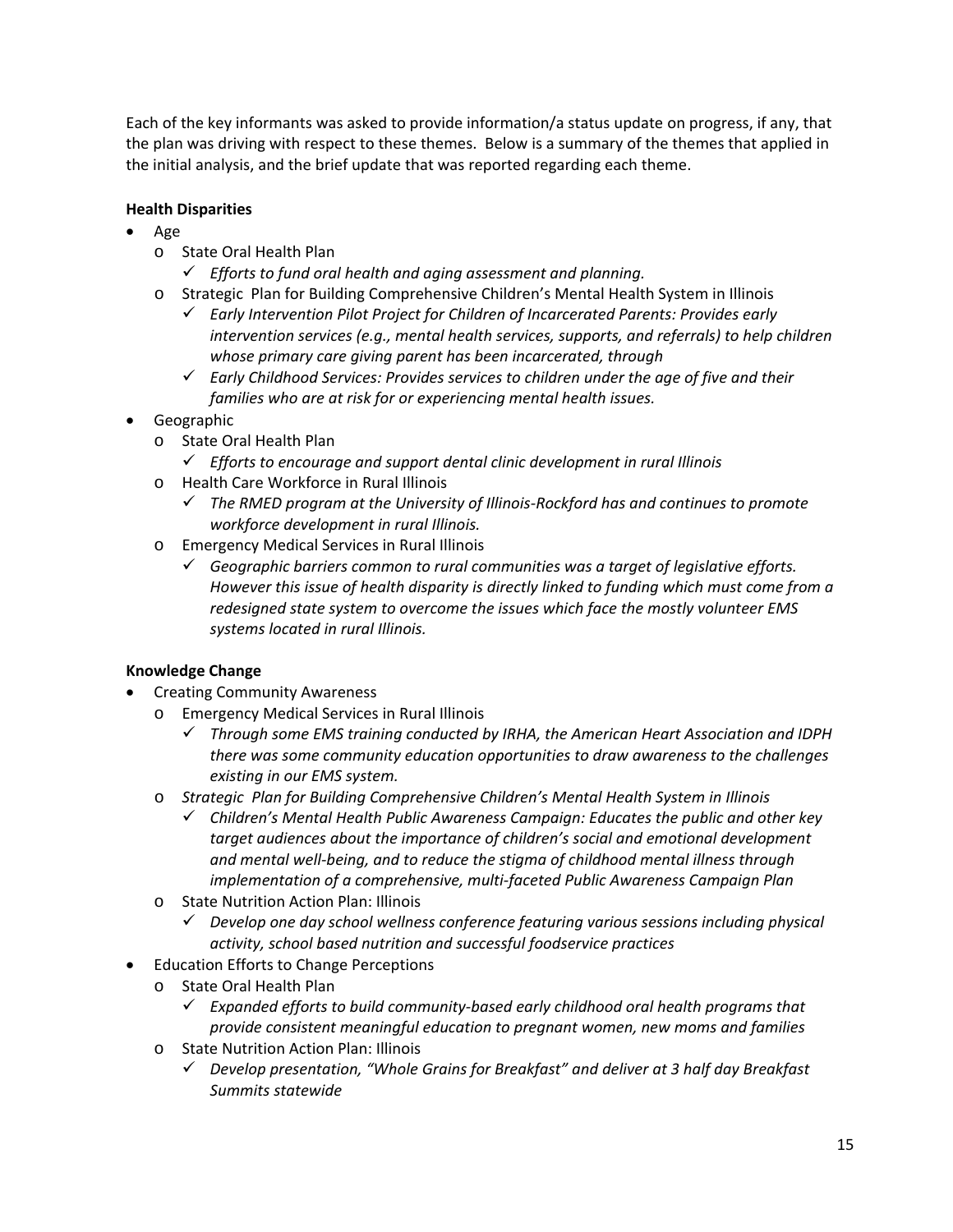- Promoting Healthy Lifestyles
	- o State Nutrition Action Plan: Illinois
		- *CATCH program: Promotes physical activity and increases in fruits and vegetables specifically with the on –site demonstration garden. The demonstration garden is being utilized for both educational purposes for integration into the CATCH Program and working with local farmers to procure fresh local produce to incorporate into the foodservice for school meals*
		- *Expansion of the Move & Crunch challenge for elementary School Principals as role models initiative*

# **Workforce Development –**

- Numbers/ratios of care providers
	- Strategic Plan for Building Comprehensive Children's Mental Health System in Illinois
		- *SEL Professional Development: Enhances children's school readiness and ability to achieve academic success through implementation of a Social and Emotional Learning (SEL) Standards Professional Development Plan for educators.*
			- *Trained 18 SEL Cadre members to provide training and ongoing coaching to the 82 participating schools across Illinois, in partnership with ISBE and the Collaborative for Academic, Social and Emotional Learning (CASEL).*
- Funding & Staffing Relationships
	- o Health Care Workforce in Rural Illinois
		- *Creation and participation in the Joint Task Force gave IRHA new opportunities for change in Illinois' overall work force strategies*
- Training or Continuing Education
	- o Strategic Plan for Building Comprehensive Children's Mental Health System in Illinois
		- *Evidence‐informed Practice Initiative: Strengthens the capacity of community mental health agencies to utilize evidence informed practices in their children's mental health service system.*
	- o State Nutrition Action Plan: Illinois
		- *ISBE will provide Best Practices on Local Wellness Policies featured in The Outlook newsletter that is distributed to INC members.*
		- *Maintenance of the Nutrition Education Loan Library catalog online at Addition of wellness materials to the ISBE Nutrition Loan Library for INC members. ISBE Nutrition Loan Library will add more materials on special needs and accommodations*
		- *Utilize Team Nutrition, MyPyramid, Fruits & Veggies – More Matters and other program resources; identify resources and strategies used by various member groups including action plans*
		- *Provide resources, strategies and training to address physical activity in Headstart, Food Stamps and other programs.*

# **Public Health System Infrastructure –**

- Coordination
	- o Emergency Medical Services in Rural Illinois
		- *IRHA through participation on the Strategic Planning Committee at the state level has partnered with other stakeholders to identify infrastructure changes which are necessary.*
	- o Strategic Plan for Building Comprehensive Children's Mental Health System in Illinois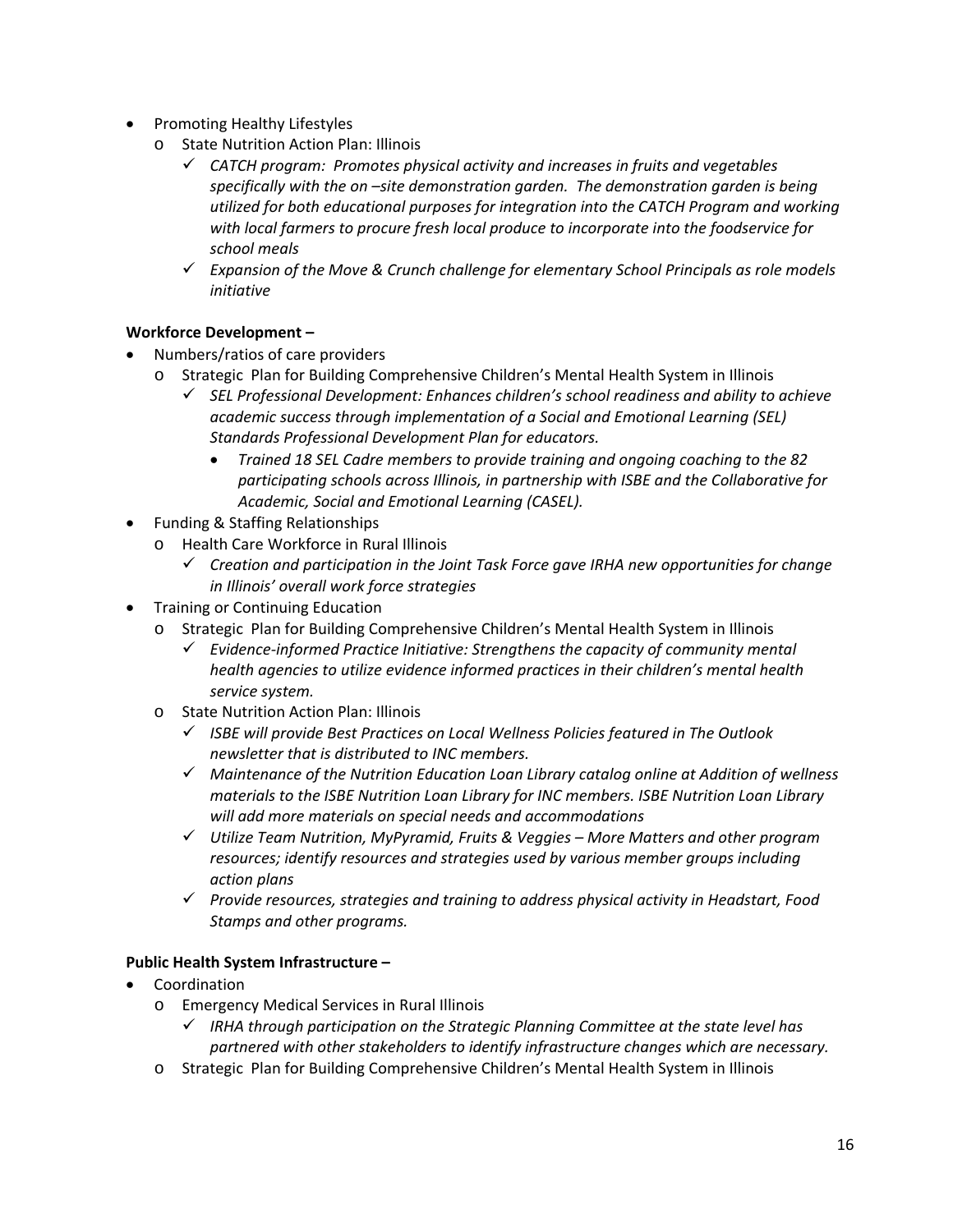- *Children's Mental Health Consultation Project: Develops and enhances the capacity of community mental health agencies to address the mental health needs of young children ages 0‐7 and their families.*
- *Outcomes Information System: Assesses the quality of mental health treatment services provided in community mental health agencies through a new Outcomes Analysis System developed by DMH.*
- o *State* Nutrition Action Plan: Illinois
	- *Communicate and educate through existing groups: Action for Healthy Kids‐IL (State Board of Ed), Interagency Nutrition Council (INC), Consortium to Lower Obesity in Chicago Children (CLOCC) Obesity Steering Committee (IDPH) and others as identified.*
	- *The CDC Collaborative Chronic Disease FOA DP09‐901: includes the Department of Human Service's Diabetes Prevention and Control Program, the Illinois Department of Public Health's Healthy Communities intuitive, the Illinois Tobacco Free Communities Program, and the Behavior Risk Factor Surveillance System's Program (BRFSS). These programs will work collaboratively for the next five years to reduce morbidity and mortality of chronic diseases through the prevention and reduction of risk factors. A comprehensive chronic disease plan will be developed that engages statewide*
- Community Partnerships
	- o State Oral Health Plan
		- *New, renewed and expanded partnerships have ensued with creation of the Chicago Community Oral Health Forum and Oral Health Clinics Network*
		- *The Ounce of Prevention has re‐established an oral health link.*
		- *Efforts to re‐invigorate the Dental Role in Preparedness and Response are ongoing.*
	- o Emergency Medical Services in Rural Illinois
		- *Through IRHA legislative advocacy efforts and collaboration with state legislators – made many attempts to propel the EMS system forward in our state.*
	- o *Strategic Plan for Building Comprehensive Children's Mental Health System in Illinois*
		- *Created a network of Parent Advocates to assist parents and school districts in their area to form partnerships for implementing the SEL Standards in school and reinforcing them at home.*
		- *Family Leadership Project: Promotes parent/caregiver leadership and support in the children's mental health system through initiation of a Family Leadership Project. The Project is implementing a regional network to support parents and caregivers in understanding their children's mental health needs, navigating the complexities of the children's mental health system*
	- o State Nutrition Action Plan: Illinois
		- *Provide information on INC website. Utilizing the INC website and network of members share workshop and pertinent conference information, grant opportunities, INC meeting notes, regular meetings of established groups, List serves, and e‐newsletters. Web sites are routinely updated*
- Fragmented Framework of Services
	- Strategic Plan for Building Comprehensive Children's Mental Health System in Illinois
		- *Family‐Consumer Specialist Staff Positions: Family Consumer Specialist positions work within DMH to promote family engagement in the children's mental health system.*
		- *Psychiatric Consultation Line: Provides a psychiatric phone consultation line to Medicaid primary care providers (e.g., pediatricians, family physicians) through a psychiatric phone consultation*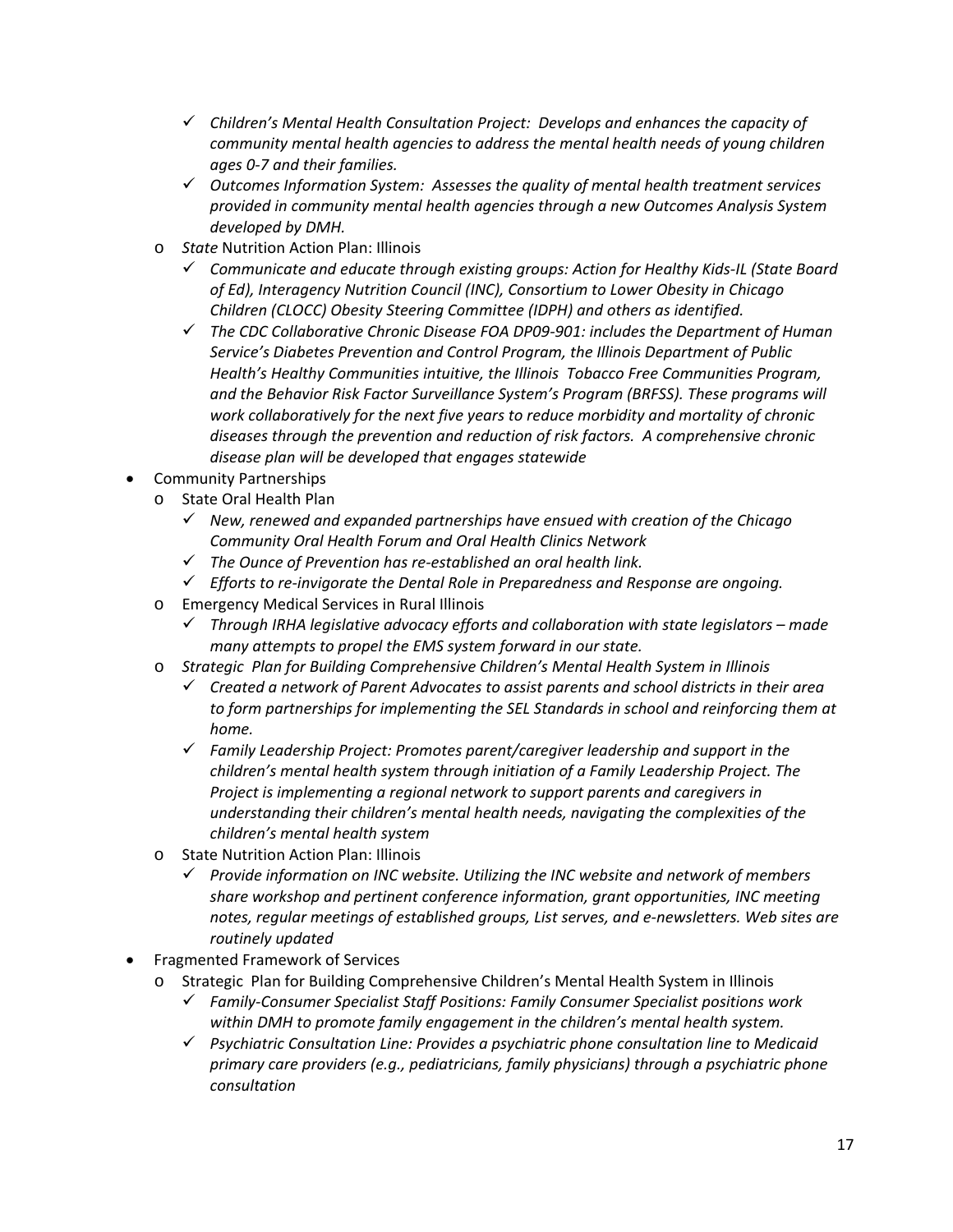- *Transitional Services: Provides social/emotional support services for 16‐18 year old youth transitioning from or between public systems (i.e., child welfare, mental health, juvenile justice)*
- Funding
	- o Strategic Plan for Building Comprehensive Children's Mental Health System in Illinois
		- *School Mental Health Support Grants Program: Strengthens the capacity of school districts to identify and meet the early intervention mental health needs of students in natural settings and in coordination with existing mental health support programs and structures*
	- o State Oral Health Plan
		- *The Division of Oral Health has expanded the Early Childhood Oral Health Program with HRSA funding.*
	- o State Nutrition Action Plan: Illinois
		- *Implementing various grants program including In partnership with the IL After School Partnership, provide 10 grants of \$2,000 to after school programs participating in the After school Snack Program and mini‐grants of \$3,500 to 20 elementary schools to provide training for Healthier US School Challenge application requirements*
- Access to Services
	- o State Oral Health Plan
		- *Assessing local health departments, dental and dental hygiene schools and safety net dental clinics in order to pinpoint areas of interest and need for oral health program development and expansion.*
	- o Strategic Plan for Building Comprehensive Children's Mental Health System in Illinois
		- *Juvenile Justice System Trauma Initiative: Builds the capacity of juvenile justice system facilities to provide trauma services for youth in the system, and supports the development of a trauma‐sensitive climate within the facility.*
		- *Tele‐psychiatry Project: Provides psychiatric services to children and youth in areas of the state where communities do not have access to a board certified child psychiatrist through the DMH Tele‐psychiatry Pilot Project*

# **New Plans and Initiatives Since 2007**

Since the 2007 SHIP Plan was published, the Illinois Department of Public Health (IDPH) completed a planning process for obesity prevention, the Illinois Violence Prevention Authority (IVPA) conducted s a collaborative strategic planning process for the violence prevention system. Both obesity/physical activity and violence were included as priorities in the 2007 SHIP. In addition, the Illinois State Board of Health developed a policy agenda addressing Patient Centered Medical Homes to complement and support the implementation of 2007 State Health Improvement Plan. Below is an analysis of the Obesity Plan with respect to the cross‐cutting themes developed in 2007, and a description of the proposed violence prevention plan and Patient Centered Medical Homes initiatives.

# **Illinois Strategic Plan: Promoting Healthy Eating and Physical Activity to Prevent and Control Obesity 2007‐2013 – Illinois Department of Public Health (IDPH)**

Following an extensive collaborative planning process funded by the Centers for Disease Control and Prevention (CDC), IDPH released a comprehensive healthy eating and physical activity plan to prevent and control obesity in 2007. This plan serves as a guide for state and community action, but funding from CDC was not renewed to initiate implementation activities. Currently, federal stimulus funding is available for community obesity/physical activity initiatives; IDPH and some eligible local jurisdictions are preparing applications.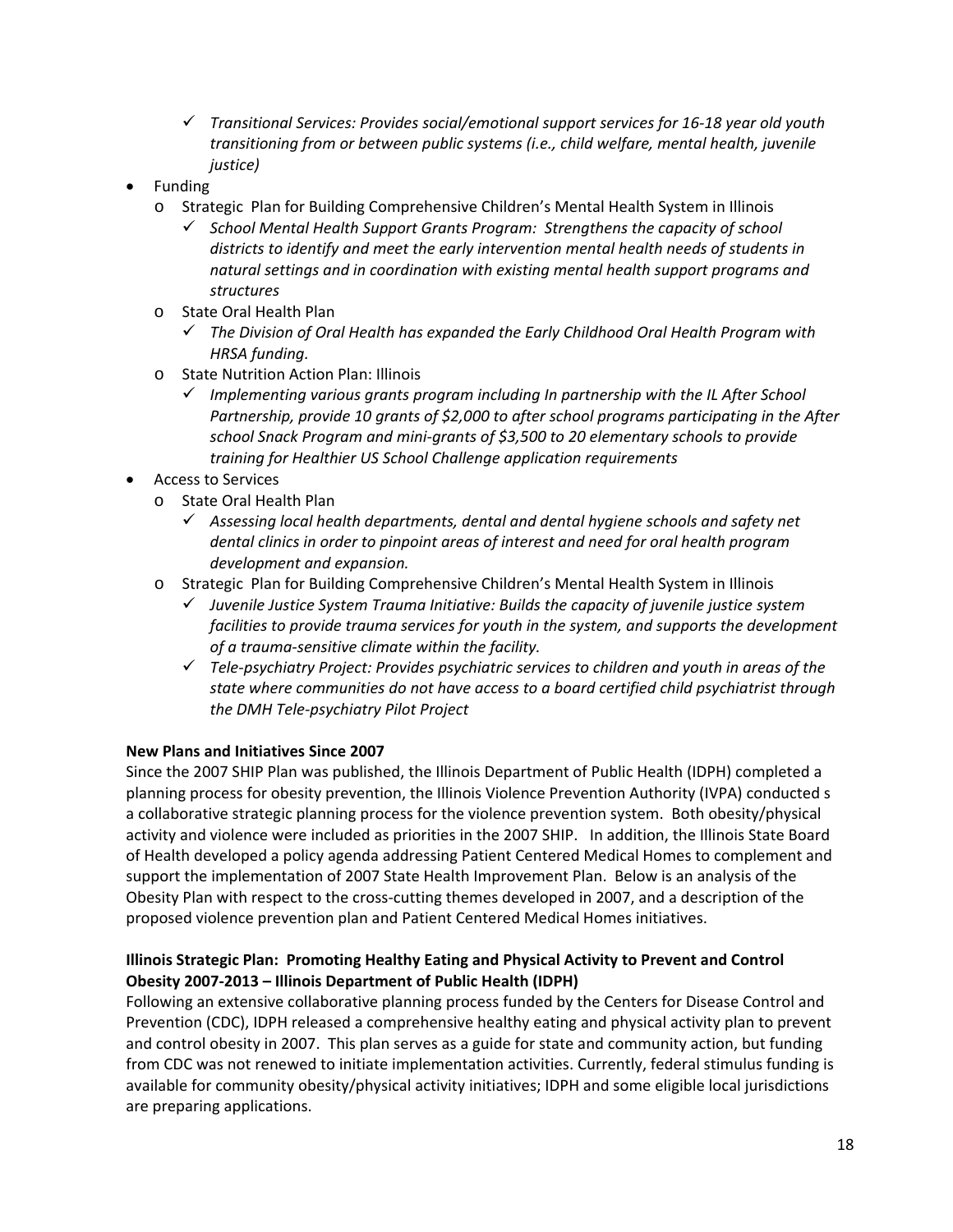The overall goal of the plan is to prevent and control overweight, obesity and related chronic diseases among Illinois residents. Sub goals include:

- Utilization o f the U. S. Centers for Disease Control and Prevention (CDC) priority areas to addresses overweight and obesity, which includes: energy balance of caloric intake and expenditure; improved nutrition including increased consumption of fruits and vegetables; increased physical activity and reduction in television and video viewing time; and increasing initiation and duration rates for breastfeeding.
- Decrease the prevalence of overweight among adults to 32%.
- Maintain the prevalence of obesity among adults at a minimum of 23.5 % or lower.
- Increase the percentage of adults getting any exercise to 80 %
- Increase the percentage of adults who meets the moderate activity standards for five days a week for 30 minutes to 38%
- Increase the number of CATCH schools to 120 where students participating in CATCH physical education are involved in moderate-to-vigorous physical activity (MVPA) for a minimum of 50 percent of physical education class time.
- Increase [*sic*] the percentage of adults consuming less than three servings of fruits and vegetables to 46% and those consuming more than five servings of fruits and vegetables to 28%
- Increase the proportion of mothers who continued to breastfeed at one month after delivery to 65%
- Increase the proportion of infants participating in the WIC program who are breastfed at initiation to 65% and at six months to 25%
- Reduce by 1% the estimated adult obesity attributable medical expenditures for Medicaid population.
- Evaluation of the process, impact, and outcomes upon implementation via the CDC 6‐step evaluation framework.

|                    | <b>Cross Cutting Themes</b>  | <b>Key Issues</b>                                                                                                                                                             |
|--------------------|------------------------------|-------------------------------------------------------------------------------------------------------------------------------------------------------------------------------|
|                    | Racial ethnic                | • Target minority populations and address potential barriers to<br>adoption of PA<br>• Develop culturally competent program to enhance PA,<br>healthy cultural meal prep/diet |
|                    | Geographic                   | • Center of excellence model for rural and urban areas<br>targeting underserved and under-insured.                                                                            |
| Health Disparities | Age                          | • Educate individuals, youth, families on food advertising<br>targeting youth<br>• Promote breastfeeding, including among minorities                                          |
|                    | Socioeconomic                | • Collaborate with chefs/cooking groups to promote healthy<br>cooking to low income and minority populations                                                                  |
| Knowl<br>edge      | Creating community awareness | • Recognize eating establishments that provide nutrition info,<br>fruits, veggies, heart healthy items<br>• Media campaign to educate public about breastfeeding and          |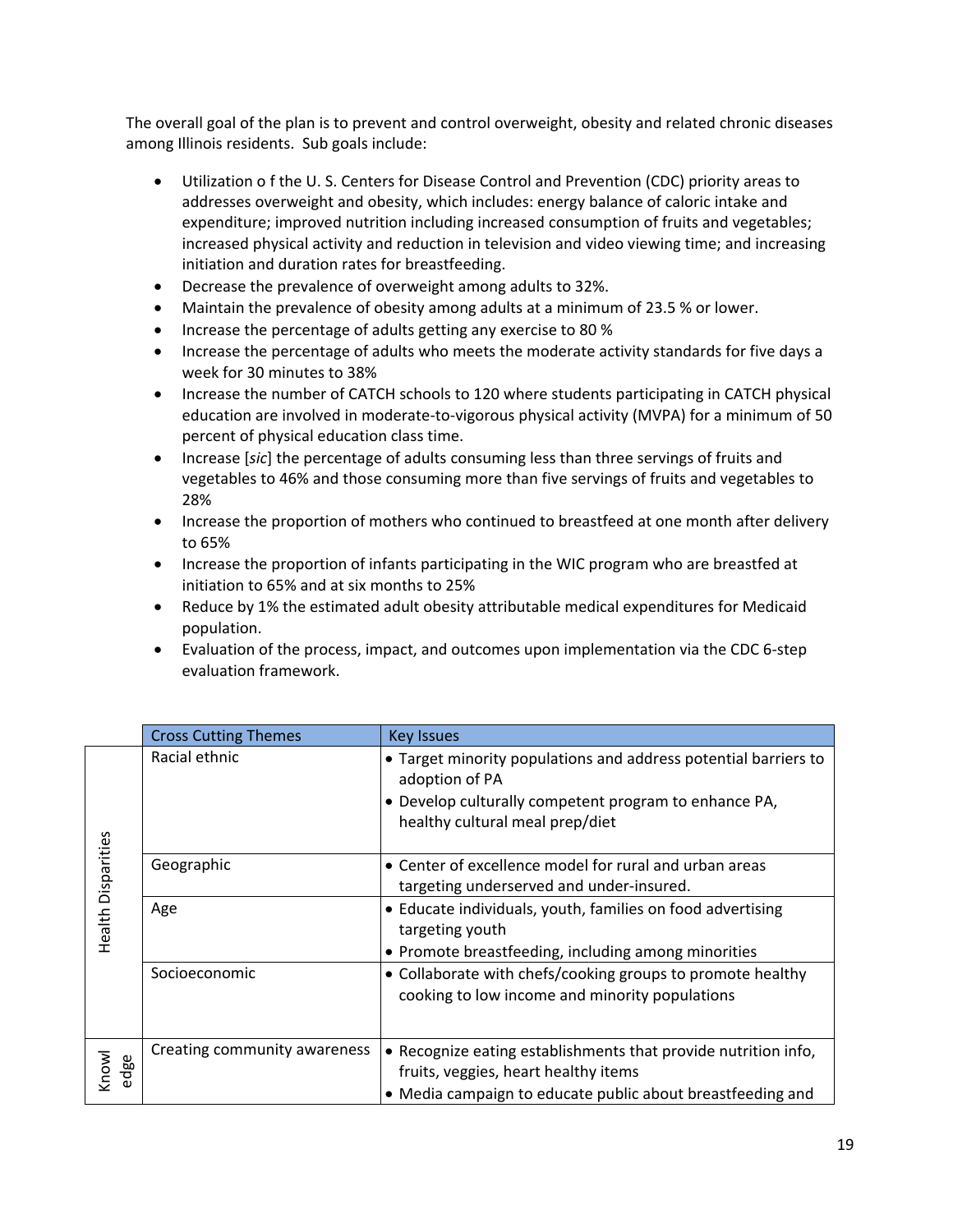|                                     |                                  | connection between formula and obesity                                             |
|-------------------------------------|----------------------------------|------------------------------------------------------------------------------------|
|                                     | Promoting healthy lifestyles     | • Provide physical activity, nutrition, wellness opportunities                     |
|                                     |                                  | through schools, workplaces, community groups                                      |
|                                     |                                  | • Healthy vending and non-food fundraising options for                             |
|                                     |                                  | schools                                                                            |
|                                     |                                  | • Expand food demo kitchens through community programs                             |
|                                     |                                  | • Collaborate w/ grocers, convenience stores to display                            |
|                                     |                                  | healthy food messaging, provide incentives                                         |
|                                     |                                  | • Consumer ed. on healthy restaurants                                              |
|                                     |                                  | • Promote Fruit and veggies More Matters campaign                                  |
|                                     |                                  | • Provide incentives through workplaces to employees to<br>practice healthy eating |
|                                     |                                  | • Health care providers and health care settings to educate all                    |
|                                     |                                  | patients on HE/PA & chronic disease prevention                                     |
|                                     | Numbers/ratios of care           | • Develop network of dieticians/nutritionists for schools                          |
|                                     | providers                        | • Education to increase #s of health care providers that                           |
|                                     |                                  | provide guidance on weight loss and healthy weight                                 |
|                                     |                                  | maintenance                                                                        |
|                                     |                                  |                                                                                    |
|                                     | Training or continuing           | • Best practices to schools, workplaces on physical activity,                      |
|                                     | education                        | nutrition                                                                          |
| Workforce                           |                                  | • Train LHDs to assess nutrition environment of retail and                         |
|                                     |                                  | restaurants                                                                        |
|                                     |                                  | • Educate health care professionals and providers on                               |
|                                     |                                  | overweight/obesity treatments, recognizing at-risk groups,                         |
|                                     |                                  | supporting healthy behaviors, making referrals                                     |
|                                     |                                  | • Center of Excellence/multi-disciplinary model utilizing                          |
|                                     |                                  | evidence based approaches and chronic care model                                   |
|                                     | Cultural/linguistic capabilities | • Train health care providers to recognize cultural barriers in                    |
|                                     | of providers                     | minority populations related to obesity and weight reduction                       |
|                                     |                                  |                                                                                    |
|                                     | Coordination                     | • Encourage home visiting programs to include nutrition                            |
|                                     |                                  | • Provide Bridges to Breastfeeding training to bring hospitals                     |
|                                     |                                  | and community agencies together to promote breastfeeding                           |
|                                     |                                  | • Promote breastfeeding friendly workplaces                                        |
|                                     | Community partnerships           | • Target schools identified as a primary venue for promoting                       |
|                                     |                                  | healthy eating, physical activity and wellness policies;                           |
|                                     |                                  | · Target workplaces/businesses: worksite wellness, data                            |
|                                     |                                  | collection,                                                                        |
|                                     |                                  | • Encourage health care providers to align strategies and                          |
|                                     |                                  | commit resources to LHDs for community based programs                              |
| Public Health System Infrastructure | Fragmented framework of          | • Collect data on health, wellness, physical activity, nutrition                   |
|                                     | services                         | through schools, workplaces, health care settings                                  |
|                                     |                                  |                                                                                    |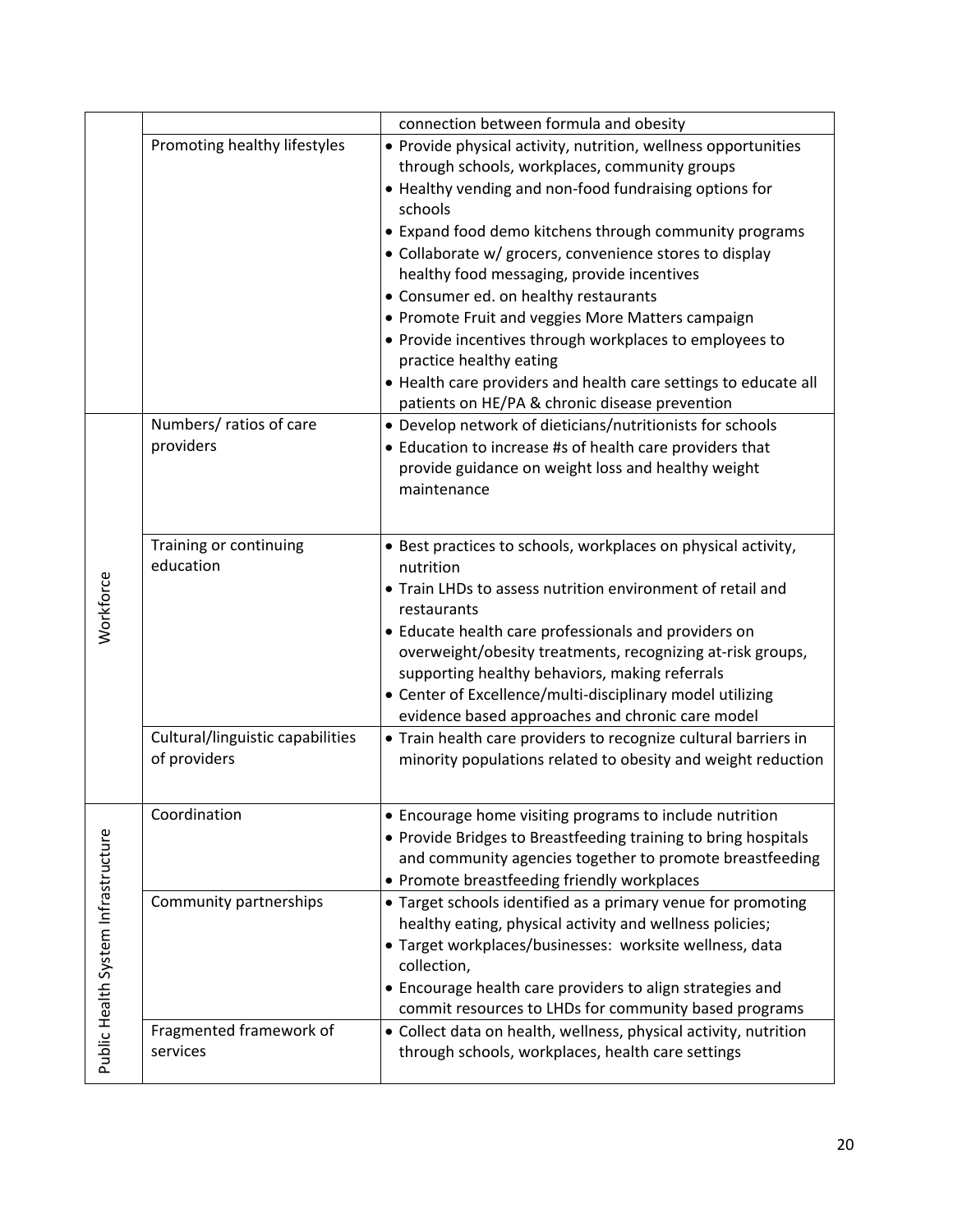| Funding                   | • Provide extensive financial resources to schools for HE/PA<br>and wellness<br>• Provide resources to small businesses for nutrition info and<br>education<br>• Encourage health insurance plans to promote wellness and<br>cover weight management                                                                                                                                                                       |
|---------------------------|----------------------------------------------------------------------------------------------------------------------------------------------------------------------------------------------------------------------------------------------------------------------------------------------------------------------------------------------------------------------------------------------------------------------------|
| <b>Access to Services</b> | • Expand community based farmers markets<br>• Promote healthy affordable vending and food options in<br>communities, highway rest areas<br>• Increase PE, recess, healthy food in schools through policy<br>and education<br>• Provide and support safe indoor and outdoor community<br>areas for adults and youth to be PA<br>• Promote walkable/bikeable communities including bike<br>paths, sidewalks, traffic calming |

# **Illinois Violence Prevention Strategic Plan – 2009; Illinois Violence Prevention Authority**

During 2008 and 2009, the Illinois Violence Prevention Authority undertook a multi‐stage, collaborative planning process to identify and plan for high priority strategies deemed by stakeholders to be the most critical to long‐term violence prevention. This plan is designed not only to guide the work of IVPA, but also to engage and promote stakeholder alignment across the violence prevention system. Three strategies are incorporated into the proposed plan with a variety of action steps that await final approval by the state of Illinois. The primary violence prevention strategies are:

- Provide effective interventions for youth/children exposed to violence/trauma
	- o Building capacity to parents, caregivers, and children to be able to have healthy relationships and live in peaceful environments
	- o Create centers for peace, safety, and social justice in every community and neighborhood in Illinois
	- o Helping children to achieve safety and resist violence (in the real world).
- Promote healthy relationships and community connectedness among youth through schools and community serving organizations.
	- o Design, implement, and disseminate a prevention/intervention framework to promote healthy relationships among youth
	- o Identify and promote framework for training parents, caregivers, and other adults involved in systems in which youth work, learn, play and live to promote health relationship‐building among youth
- Promote peaceful families and raising children to resist violence
	- o Ensure accessible & sustainable effective services and support are available for children exposed to violence and their families
	- o Ensure that those who interact with children that have been exposed to violence have the knowledge and skills necessary to provide and support appropriate effective interventions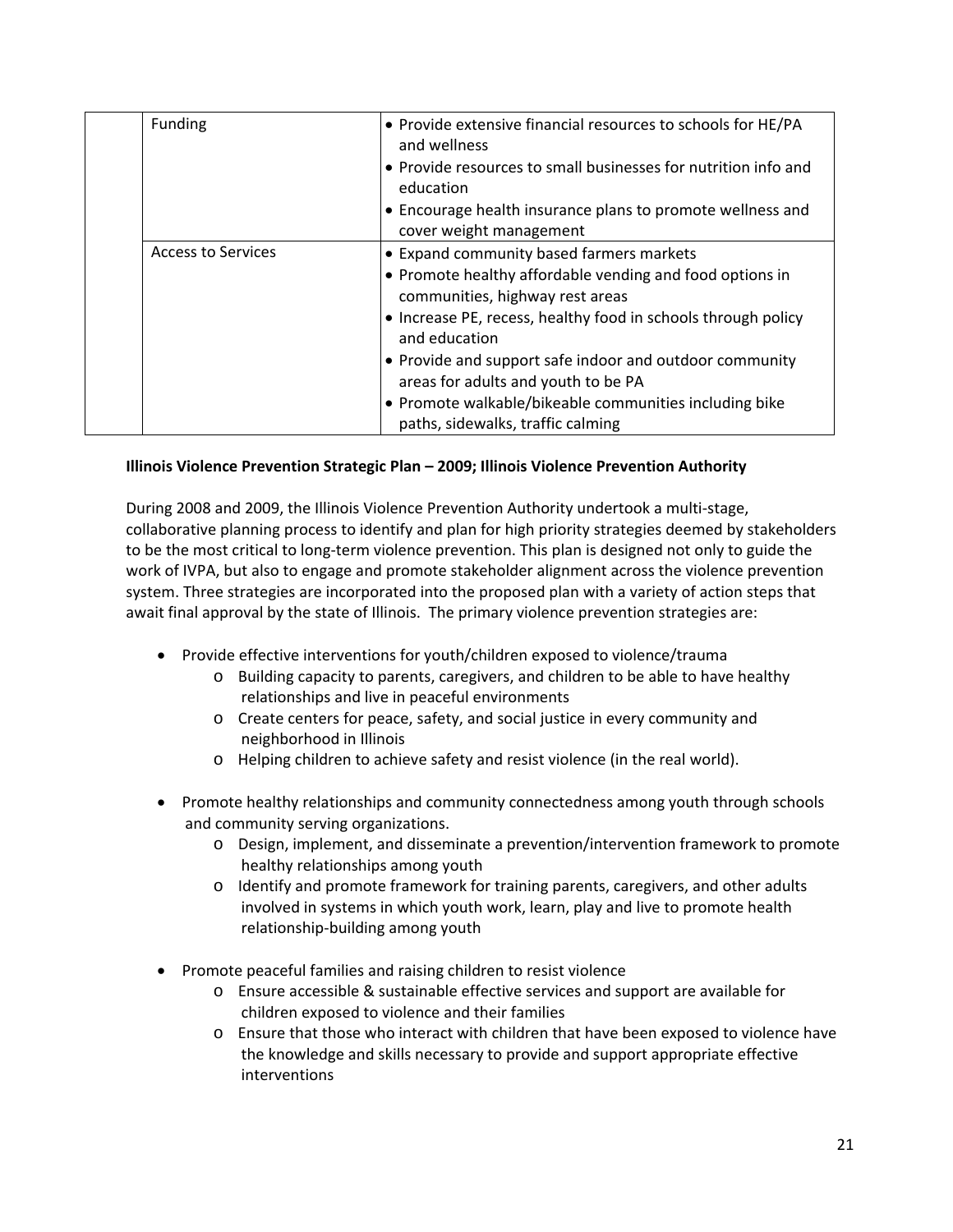# **Organization of Health Care Delivery: Public Health, Patient‐Centered Medical Homes & Community Care Coordination – Illinois State Board of Health Policy Committee, 2008 Agenda**

The Illinois State Board of Health (SBOH) and its Policy Committee proposes an organizing framework that can be used to develop implementation strategies for SHIP, and can be beneficial for fulfillment of other objectives of the SBOH. This framework focuses on the organization of public and private healthcare delivery, specifically through the development of collaborative relationships between public health organizations, patient‐centered medical homes, community care coordination organizations, and mental health organizations.

This policy agenda acknowledges that properly integrated and coordinated public health systems optimize health care delivery, and also reduce inequity, inequalities, and cost of health care. Through a comprehensive literature review of Patient‐Centered Medical Home (PCMH) and Care Coordination Organizations (CCO) the committee establishes precedent for recommendations on adopting integrative methods to maximize health care delivery in the Illinois public health system. The policy agenda cites the PCMH as a proven model for delivering much‐needed primary care, but recommends expanding access and enhancing quality through better organization of PCMH's statewide. The integration and organization of PCMH's allow for improved health outcomes in chronic medical conditions among the population as evidenced by Illinois Medicaid Primary Care Case Management (PCCM) and Disease Management (DM) initiatives and similar initiatives in other states such as Community Care of North Carolina. Moreover, the committee also references community‐level case management utilizing CCO's as an integral system of care particularly for Medicare recipients and those who need a concentrated level of care.

With a broad approach to health care delivery in Illinois, the proposed agenda offers three recommendations for the integration of public health initiatives and mental health services:

- Develop methods to better integrate Public Health initiatives and Public Health departments with medical practices, particularly those that qualify as Patient-Centered Medical Homes, with community Care Coordination Organizations, with mental health services and with hospital organizations.
- Develop recommendations and policies that support the development of effective community care coordination.
- Develop recommendations and policies that support the development of a pervasive network of PCMHs.

In addition to these recommendations, the committee cites specific action‐steps when considering strategies to execute the recommendations as follows:

- Develop implementation steps for the SHIP by examining each section in the light of these recommendations.
- Examine appropriate parts of the Legacy items, the Health Care Justice Act, and the Local Health Protection Act in light of these recommendations.
- Utilize the concept of an integrated organization of healthcare systems to address the following issues of interest to the SBOH:
	- o Tobacco Control and Smoking Cessation
	- o Patient Safety Initiatives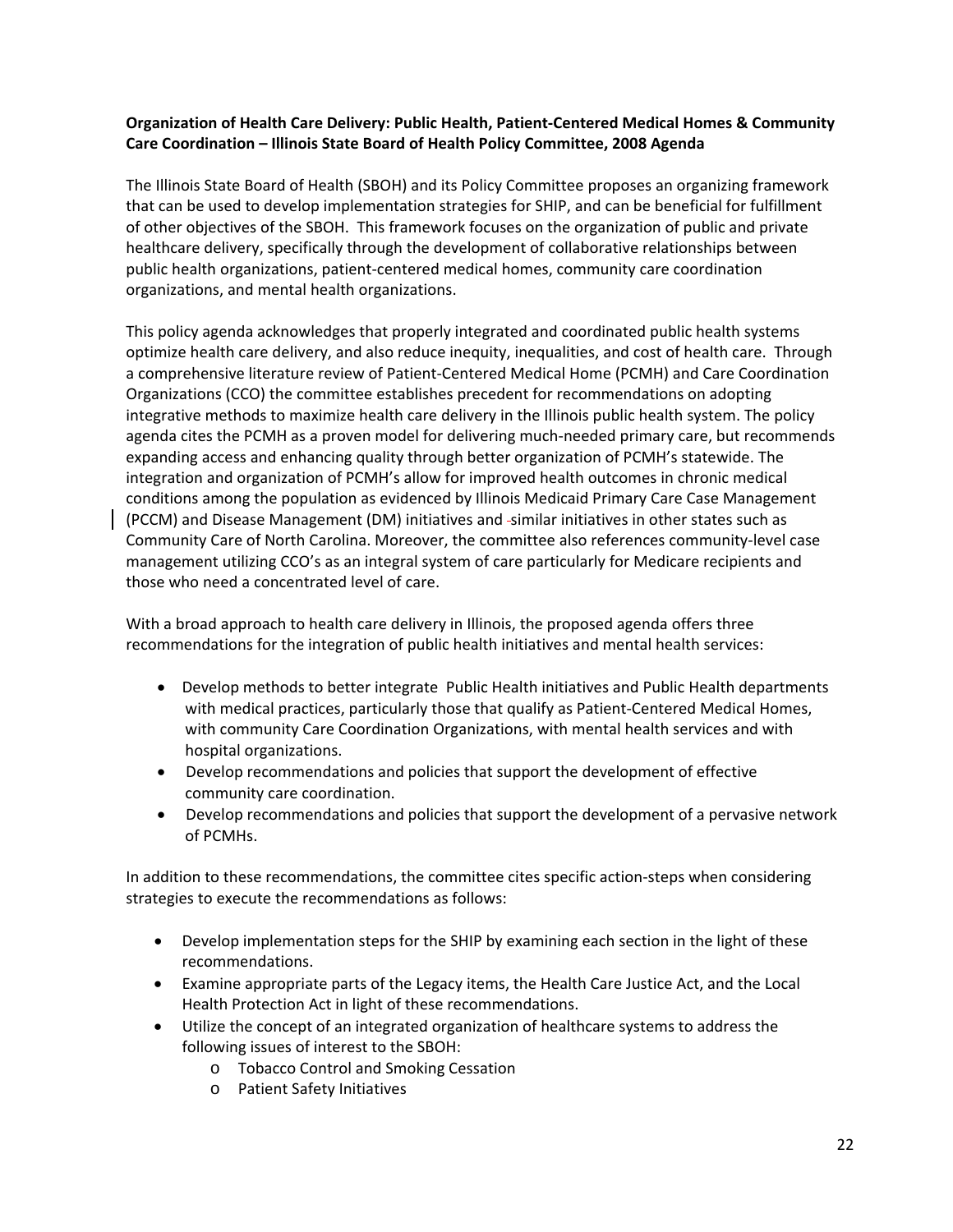- o Breast Cancer and Cervical Cancer Screening Programs
- o Illnesses Preventable by Immunization
- Consider the utilization of health data from State of Illinois employees for demonstration projects of healthcare integration, outcomes and costs. Give specific attention to the effect for medically vulnerable populations.
- Utilize such data for policy development and workforce recommendations

## **SHIP 2007 STATUS AND INITIATIVES**

In July 2008, the Illinois Public Health Institute convened stakeholders in a SHIP Summit to achieve three goals: 1) Report on SHIP Progress; 2) Initiate Collaborative Actions on Near-Term SHIP Opportunities; 3) Identify Longer‐Term Opportunities and Emerging Issues. The report on the Summit should be read in conjunction with this Statewide Themes and Strengths Assessments.

The following legislative and funding initiatives respond directly to the 2007 SHIP. Many other initiatives that advance SHIP goals have also been launched and many are described in the Summit Report. Of particular note among initiatives that have been implemented coincidentally to the SHIP (advances the SHIP Alcohol, Tobacco and Other Drugs priority) is the Smoke Free Illinois Act which prohibits smoking in public facilities statewide.

**SHIP PRIORITY: Data and Information Technology**—Assure that current health status and public health system data are used to plan and implement policy and programs. *Long‐Term Outcomes: A well‐understood and utilized linked data system that measures, analyzes, and reports on the health status of Illinois residents, including those impacted by health disparities.*

#### **Initiatives:**

- Illinois Health Data Dissemination Initiative
	- o \$1.25 million over five years in Centers for Disease Control and Prevention funding to Illinois Public Health Institute as bona fide agent for the Illinois Department of Public Health. The funding is building a new web‐based data query system (WDQS). The WDQS is being designed to make data more accessible, available to the public in a more timely way. The system targets specific user groups: local health department staff; community based organizations including health care providers; and state agency staff.
	- o Passage of PA 95‐0418, the Health Data Task Force, which establishes as state policy that state public health data and health‐related administrative data be used to understand and report on the scope of health problems, plan prevention programs, and evaluate program effectiveness. It is a policy priority to use data to address racial, ethnic and other health disparities. The act establishes a health data task force made up of the Illinois Departments of Public Health, Human Services, Healthcare and Family Services, Children and Family Services, Aging, Illinois State Board of Education and Illinois Environmental Protection Agency. The Task Force, advised by a public interest advisory committee, is charged with developing a plan to coordinate, integrate and improve the quality of health data and make it more available inside and outside state government, with a particular focus on health disparities.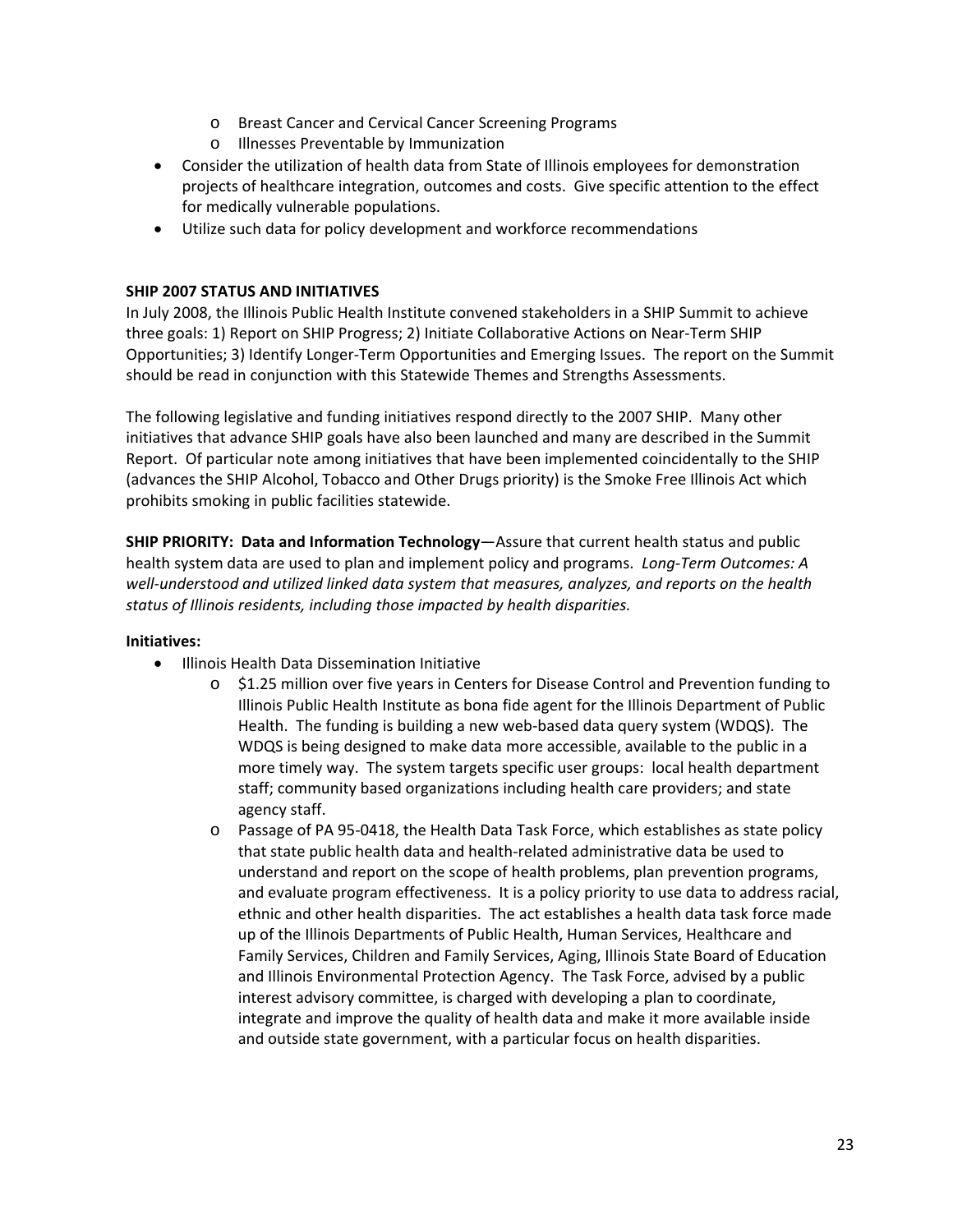While this task force meets periodically, only the data access component is funded, through the CDC funding for the WDQS. Little progress has been made on a larger plan to integrate and improve the quality of health data.

**SHIP PRIORITY: Disparities**—Monitor health disparities and implement effective strategies to eliminate them. *Long‐Term Outcomes: A public health system actively engaged in addressing health disparities and the social determinants that affect health outcomes across the lifespan.*

# **Initiatives:**

- Language Assistance Act (PA 95‐0667): legislation requiring hospitals and long‐term care facilities to 1) have and annually review a policy for assuring language assistance services to patients with language barriers, including provision of interpretation services 24 hours per day; 2) inform patients of the availability of interpretation services; 3) train staff on the availability of language assistance services.
- Cultural Competency Demonstration Program (PA95‐0630): creates a cultural competency demonstration grant program for health and public health providers. Subject to appropriation, no appropriation was made.

**SHIP PRIORITY: Measure, Manage, and Improve the Public Health System** — Assure accountability, ongoing improvement, and performance management. *Long‐Term Outcomes: 1. A high functioning public health system comprised of active public, private and voluntary partners. 2. Ongoing monitoring of the health conditions and risk factors identified in SHIP.*

#### **Initiatives:**

- July 2008 SHIP Summit reported on progress regarding SHIP priorities, identified areas for immediate action (obesity/physical activity, access, workforce, health disparities)
- SHIP 2009 Process (including updated assessments, an large and broadly conceived SHIP Planning Team charged with to refine and focus 2007 SHIP and identifying emerging issues.

**SHIP PRIORITY: Workforce A & B**—Assure an optimal, diverse and competent workforce. *Long‐Term Outcome: A workforce that is optimal in terms of preparation, distribution and number of public health* and health care workers. Long-Term Outcome: B workforce that reflects the diversity of the state and is *culturally and linguistically competent.*

#### **Initiatives:**

 Responding to the SHIP Summit call for the development of a health care workforce study center, HJ56, 96<sup>th</sup> General Assembly was introduced and adopted. The resolution calls on stakeholders to create an Illinois Physician Workforce Institute to collect, analyze and distribute data on the physician workforce in Illinois, conduct studies of physician supply and demand, including effects of the physician education system, resident retention analysis, and report on the diversity of Illinois physicians and suggest strategies for ensuring the physician workforce reflects Illinois' diversity.

**SHIP PRIORITY: Obesity and Physical Activity** Monitor priority health conditions and risk factors, and implement effective strategies to reduce them: *Long‐Term Outcomes: 1. Reduce the proportion of children and adolescents who are overweight or obese (HP 2010 19‐3c) and the proportion of adults who are obese (HP 2010 19‐2). 2. Improvement in physical activity level of Illinois residents.*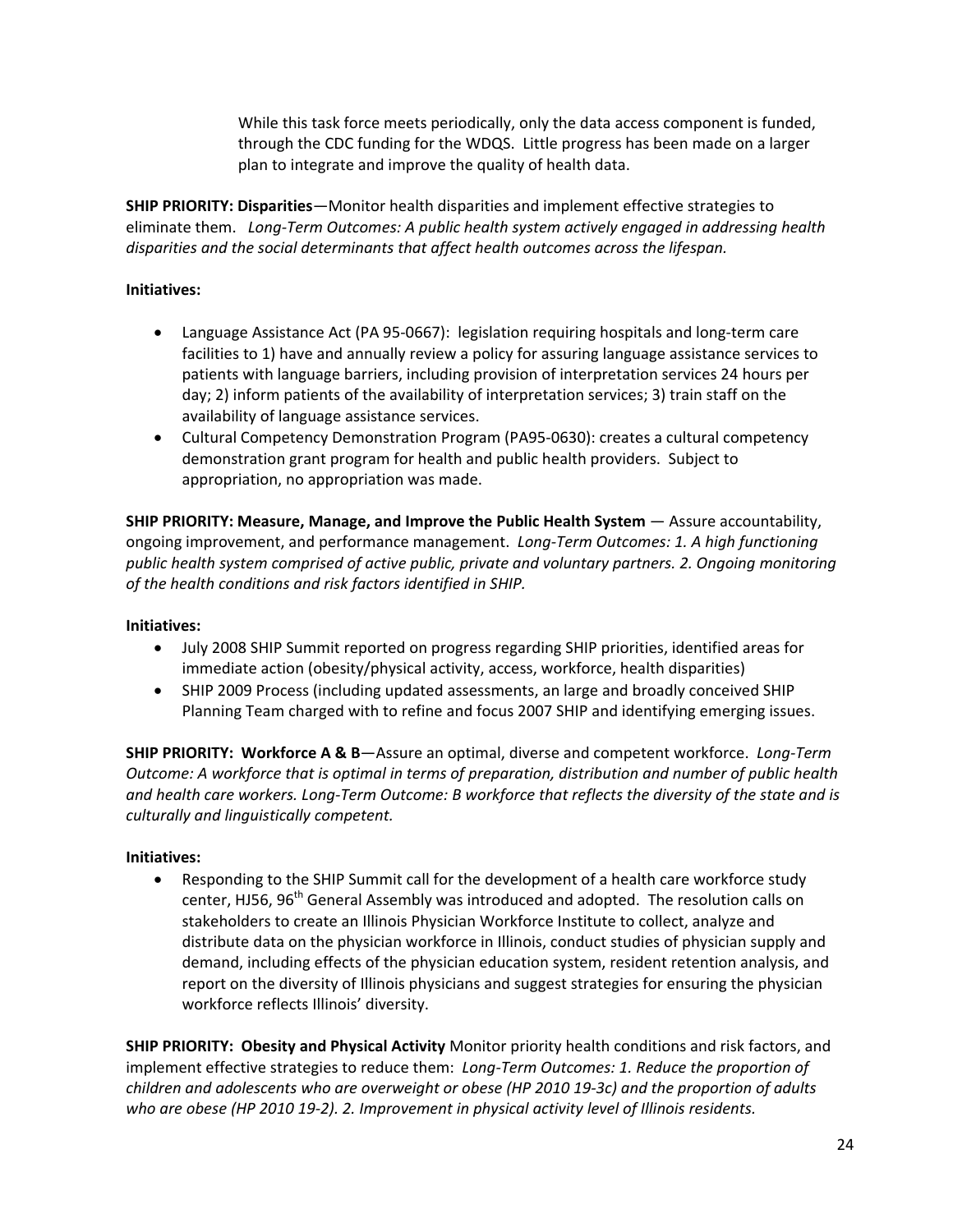#### **Initiatives:**

 Responding to the SHIP Summit call for a trust fund to support obesity prevention funded by a tax on obesity-causing foods, PA96-0155, the Obesity Prevention Initiative, was enacted which calls for three public hearings in the state to highlight existing state and community level initiatives, identify existing plans and opportunities for action, inform policy-makers and the public about effective solutions to the problem, and identify and engage stakeholders to promote action to reduce obesity, improve nutrition, and increase physical activity.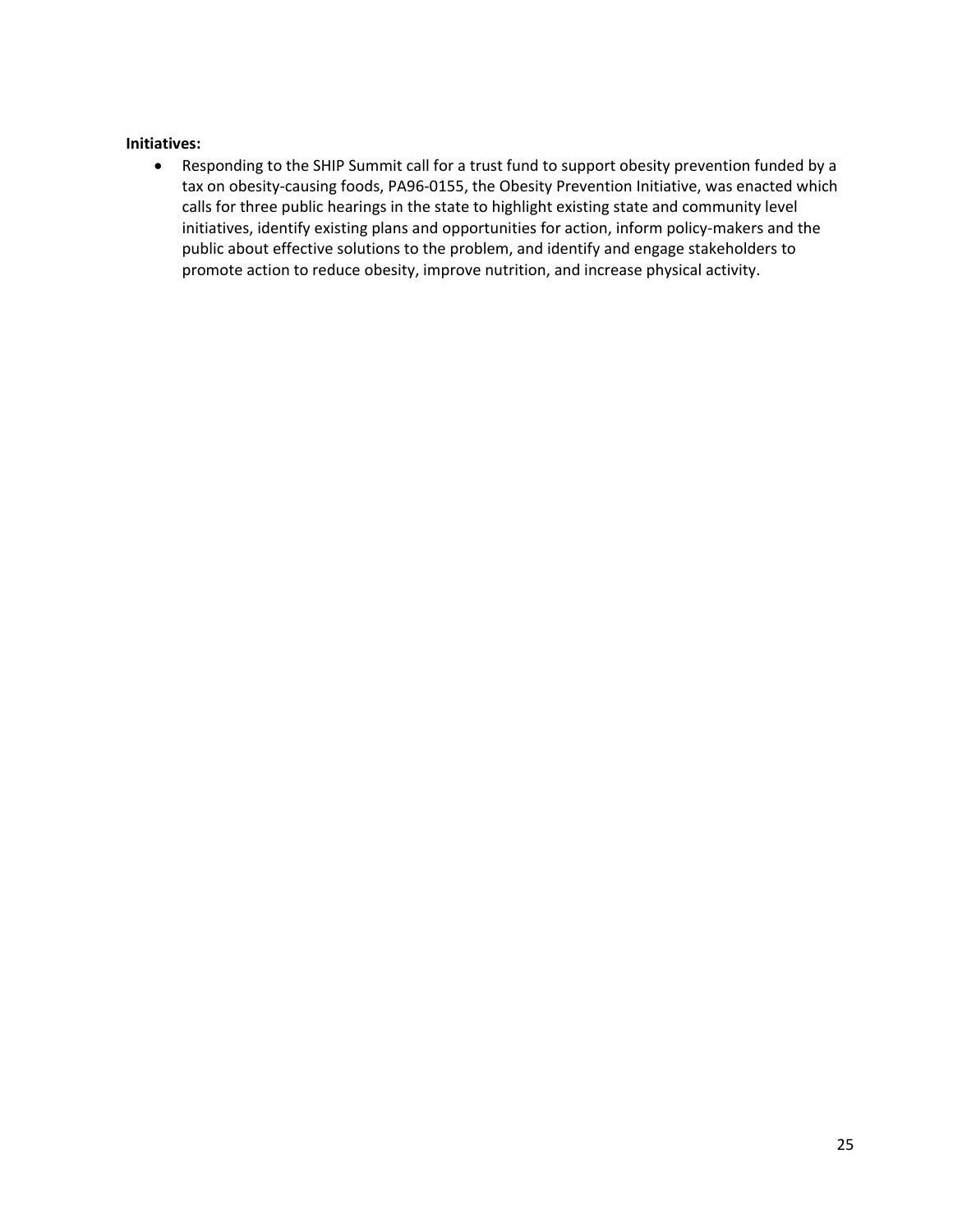# **3) REPORT OF SHIP DISCUSSION GROUPS**

## *SHIP Planning Team Discussion Group Summary:*

#### **2007 SHIP Priority Area Status Assessment**

The first meeting of the 2009 State Health Improvement Plan (SHIP) Planning Team included a status assessment of the 2007 SHIP Strategic Priority issues. Small groups were formed, each assessing two of the 2007 SHIP priority areas. The following is a summary of their deliberations. Of particular note, each group described lack of data on the issue as being a particular factor that limits progress. This section of the report also refers to some key points raised at the 2008 SHIP Summit. In addition, at the end of the discussion of the strategic priorities, the Team as a whole held an extended discussion of how to assure implementation of the plan once completed, including discussion of accountability, and achievable scope.

# **Priority Area: Data (***Facilitator: Laura Landrum)*

#### Progress

The group assessed the progress as mixed. Illinois has benefited from state legislation that created the Health Data Task Force to improve collection, coordination and dissemination of public health data in Illinois. This legislation, coupled with a 5‐year grant to Illinois from the Centers for Disease Control and Prevention, had led to the development of a web‐based data query system that will enable state and local public health officials, agencies and community‐based organizations to search for health‐related data at various levels. This work, the Illinois Health Data and Dissemination Initiative, is being led by the Illinois Department of Public Health and the Illinois Public Health Institute.

The Illinois Department of Public Health is set to launch (by the end of October) the web‐based Hospital Report Card/Consumer Guide which will provide consumers with access to information on hospital acquired infections and nurse staffing ratios. The Consumer Guide will report on conditions and procedures demonstrating the widest variation in charges and quality of care, including inpatient and outpatient data with current comparison information related to volume of cases, average charges, risk‐adjusted mortality rates, complications, and hospital associated infections.

Electronic Health Records were also discussed at the 2008 SHIP Summit, with a presentation by Krista Donahue, Deputy Director, Illinois Department of Healthcare and Family Services (IHFS). IHFS has been leading the Illinois Health Information Exchange planning efforts, which recently distributed funding for planning grants to 16 regions of the state. IHFS has also submitted for significant funding to the federal government under the American Recovery and Reinvestment Act of 2009, to further implement EHR and HIE in Illinois.

#### Lack of Progress

The Health Information Security and Privacy Collaborative‐Illinois (HISPC‐IL) had been working for a number of years with a multi‐state collaborative to address privacy and security, this ended July 2009 due to a lack of funding, without changes to state legislation.

The various databases that are the foundation of a public data query system are not as strong as they should be for the IHDDI web-based data query system to become a powerful tool. Certain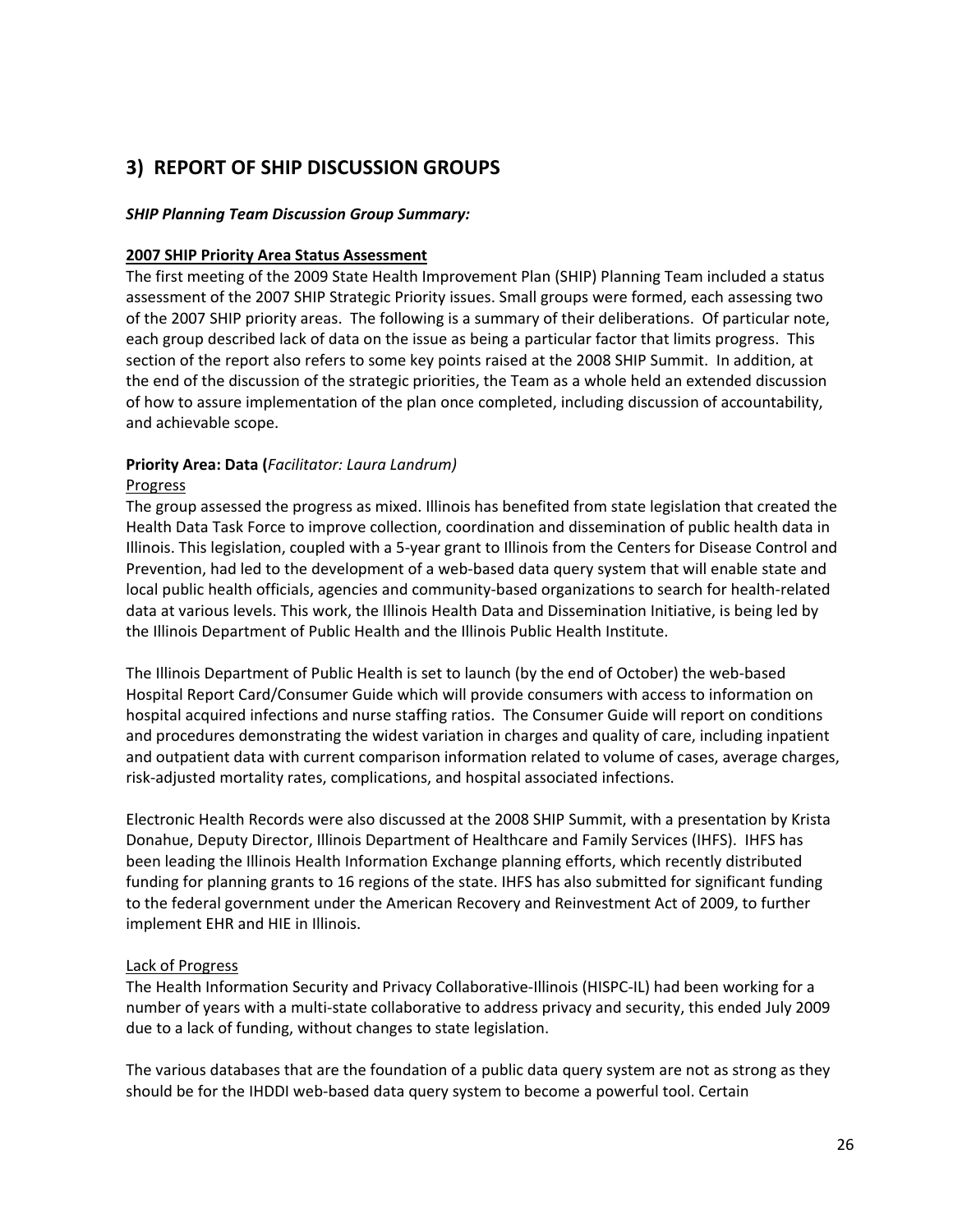"underneath" databases are degrading due to lack of resources (e.g. less frequent county level Behavioral Risk Factor Surveillance System (BRFSS) data). This has also resulted in a reduced workforce for Illinois CMS (Central Management Services).

There has also been a lack of progress on increasing the partnership between data managers and data users/analysts. Consistency is an issue and universal data agreements remain controversial. These areas were also noted at the 2008 Summit, where the group suggested that state leadership was needed to establish standards for data that would address availability, definition and interpretation.

## Uncoordinated/Fragmented Work

It will be important to set priorities for resource allocation to data system development and maintenance. There is currently no external process that will allow for partners to help state agencies with advocacy. Data systems are often incomplete.

# **Priority Area: Measure, Manage & Improve the Public Health System (***Facilitator: Laura Landrum)* Progress

Illinois has a goal of achieving a well functioning public health system that assures accountability, ongoing improvement and performance management. The 2007 SHIP is the document that guides the overall work to achieve this goal, with "Measure, Manage & Improve" providing a special focus to document success in the efforts. The state level political climate is amenable to SHIP as a blueprint for improvements. System communication opportunities have been successful, including the 2008 SHIP Summit, the 2009 National Public Health Performance Standards Retreat, and the establishment today of the 2009 SHIP Planning Team.

# Lack of Progress

Monitoring progress on SHIP objectives has been insufficient. The 2008 Summit report noted that the correct data to collect and analyze the SHIP has not been established. There is little strategic alignment of organizational plans, and we do not have buy‐in from the broader range of public health system stakeholders.

# Uncoordinated/Fragmented Work

Perceptions of the SHIP and its role vary among stakeholders. Is it an aspirational document or a commitment to action? Is it a reference document or should it be promoted and coordinated proactively? What is its relationship to IPLAN? Few local health departments understand or use the SHIP. 2008 Summit participants noted that the strategy should emphasize quality improvement and address ways to encourage participation in the system.

# **Priority Area: Obesity (***Facilitator: Laura McAlpine)*

#### Progress

Certain policy changes were successful to help address obesity, including revised guidelines for pregnant women, the ability for women to breastfeed in public spaces, and the establishment of the Illinois State Board of Education Wellness Policy. There are also successful public/private partnerships in major communities (e.g. Consortium to Lower Obesity in Chicago Children (CLOCC); employer‐ school partnerships/Peoria), which support the increase of farmer markets and school gardens. Media attention and heightened awareness by the general public has also led to the expectation that healthy weight will be discussed between patients and providers. The negative outcomes and costs associated with obesity are better understood by the general public. There are now online tools for weight management.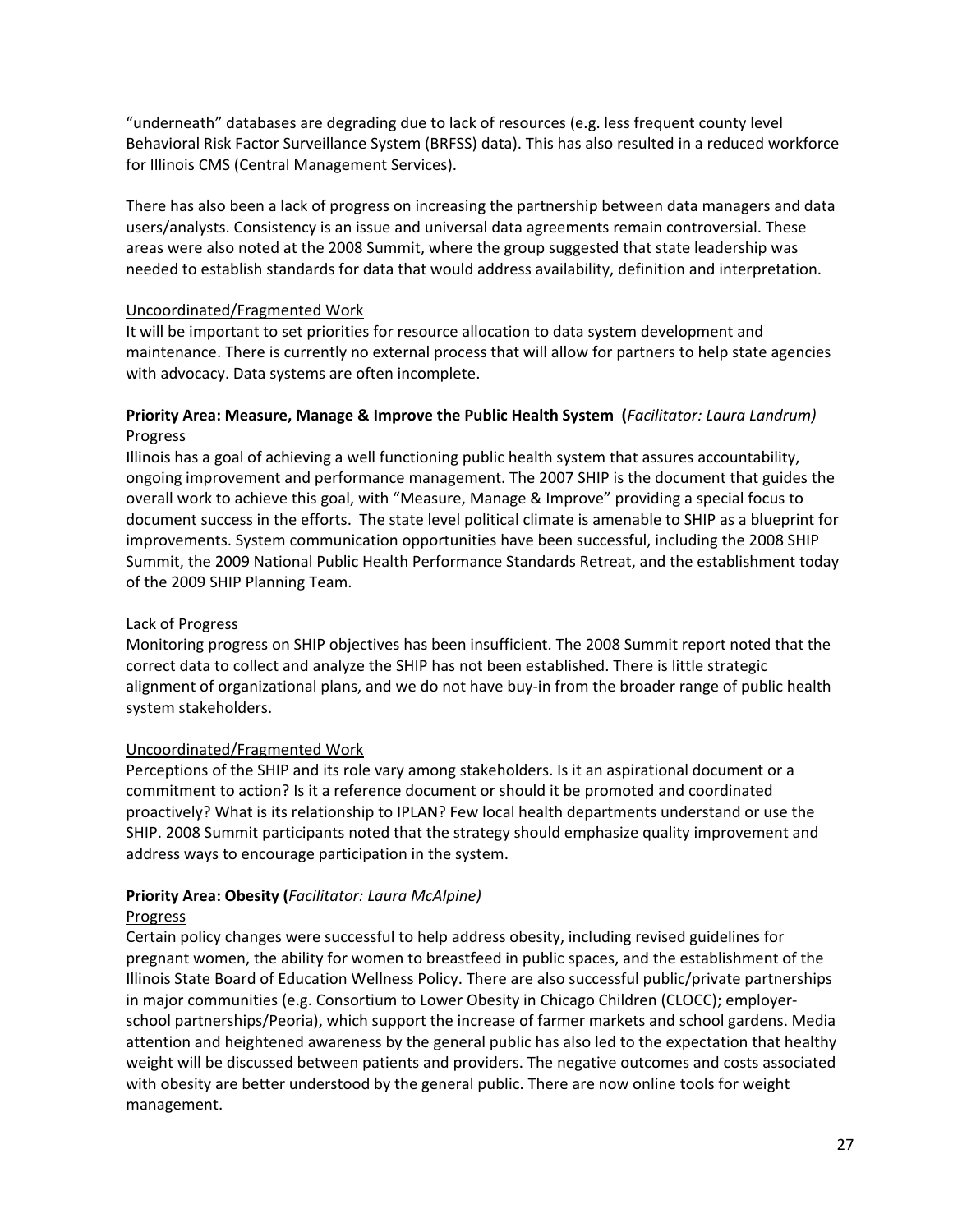#### Lack of Progress

Two key problems noted in the obesity priority area include the lack of political movement on instituting a soda pop tax, as well as the continued health disparities associated with obesity. While the priority area plan is considered strong, a system is not in place to measure or monitor the desired outcomes. There needs to be standardization of how data is collected and the creation of a shared database. While CLOCC held a Summit in 2008 to explore how the school health exam form could be used to collect key data, health information technology has not been sufficiently implemented to support moving the data from paper into an electronic system. It was noted that the BRFSS is not useful for collecting child data.

There is also a lack of progress on ensuring healthy food in schools as well as in low‐income communities. Many of our socializing still centers around sharing food. Societal attitudes which leave people reluctant to talk openly about obesity prevent progress on transforming exercise and eating practices.

#### Uncoordinated/Fragmented Work

There is a growing awareness of some aspects of healthy eating that will help with obesity prevention ‐ eating food locally grown; appropriate portion size; choosing organic/less processed food. In support of this, there is an ability to use food stamps/electronic transfer at farmers markets at some parts of state. And, some restaurants are reporting calorie counts of food.

Corporate programs for weight management are in some businesses, but not connected to local community initiatives. While some insurers and some employers provide incentives for obesity prevention, not all health care providers spend time discussing obesity with their patients. Some hospitals are becoming breastfeeding friendly.

At the government level, the capital tax on soft drinks is not going to prevention. According to reports at the 2008 Summit, Illinois ranks  $40^{th}$  among states for spending/funding for obesity prevention and physical activity initiatives.

# **Priority Area: Physical Activity (***Facilitator: Laura McAlpine)*

#### Progress

The group was only able to point to a few areas of progress for advancing physical activity goals, most notably that the SHIP continues to provide a roadmap for activities. There is also awareness that planning "Built Communities" is important. Schools are now limited to 6 years for the waiver on providing students with physical activity programs. Some technology has become popular with young people to increase physical activity (e.g. Wii, Dance Dance Revolution).

#### Lack of Progress

The economic crisis was noted as a hindrance in maintaining momentum. While designing bike paths and other strategies in urban planning is better understood, putting these designs in place have been put on hold in many communities. There is not a solid funding base to support physical activity, such as via Medicaid/Medicare. The Illinois Department of Public Health (IDPH) has few resources devoted to this topic.

Increased time spent sitting in front of computers and television exacerbate the problem. People believe they need money to do physical activity. People should be better informed about what moderate physical activity means. Employers have not created ways for employees to engage in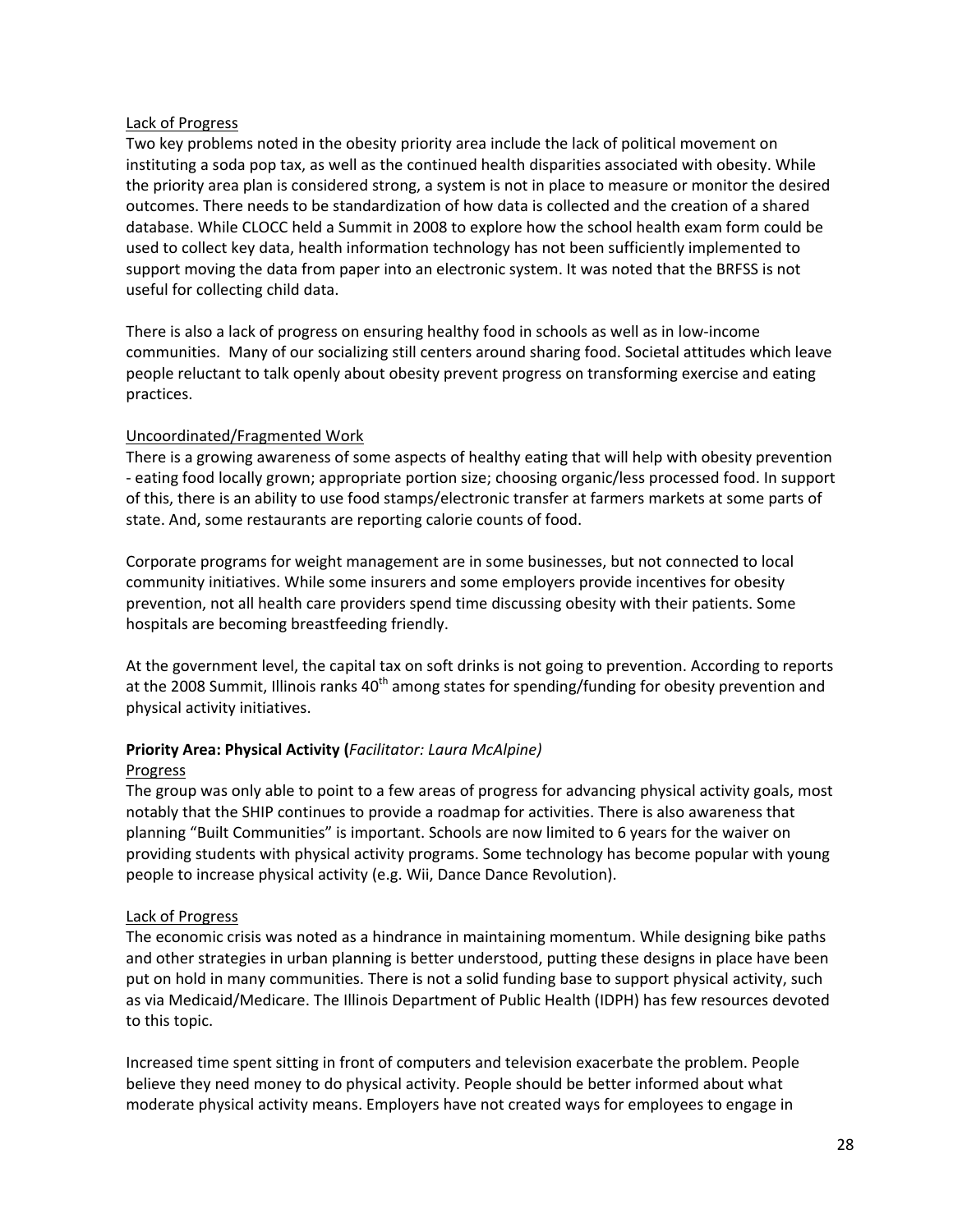physical activity at the work place. Parents are working longer hours, leading to a decrease in family activity. And in some communities, increased levels of violence create areas that have limited physical activity. Schools are often the only community institution where physical activity can take place, and given the 6‐year waiver, some of these schools are unavailable.

Lastly, as noted with other priority areas, there is no data system for collecting and analyzing outcome measures for this priority area.

#### Uncoordinated/Fragmented Work

While the 2008 Summit notes the increase in gas prices as a step toward increased physical activity, gas prices have come down, limiting this effect. Some efforts are in place for community access to "Built Communities" for activity. Youth‐based sports program provide opportunities for physical activity, but are not in all communities throughout the state.

Building a Healthier Chicago is a good effort, but not replicated statewide. There are limited social marketing campaigns (e.g. Chicago Wilderness), and some employers promote gym memberships.

# **Priority Area: Access to Care (***Facilitator: Mairita Smiltars)*

#### Progress

Approximately 2.4 million people are receiving health coverage through states programs, including state employees as well as individuals and families enrolled in Illinois All Kids and Family Care (All Kids covers 1.5 million children<sup>1</sup>). Illinois Health Connect links enrollees to a medical home and a primary care provider. The Illinois Department of Healthcare and Family Services, which administers the programs, has improved the application process through the use of the internet and other IT systems.

There are improvements in disease management, which are saving money by providing people with appropriate care. According to the 2008 Summit report, access to prescription drugs has been increased through various state programs.

With regards to a public health system that is responsive to the cultural and linguistic needs of the population, most hospitals in Illinois are now collecting better data on racial and ethnic categories in accordance with federal regulations. In addition, most hospitals have created comprehensive plans to assist patients that do not speak English, and some facilities have implemented cultural competency trainings for staff.

#### Lack of Progress

Universal health care in Illinois has not been achieved and the proposed expansion of Family Care was defeated. The state budget shortfall has worsened from 2008 to 2009, making progress in the General Assembly more difficult. Increasing access to health services is often seen as an expensive proposition to those who pay for the services, but making a stronger case to show how prevention saves more money than treatment could lead to increased access to health services. Dartmouth released a good study showing how Medicare ultimately saved money by increasing access to preventive medicine.

 <sup>1</sup> http://www.allkids.com/about.html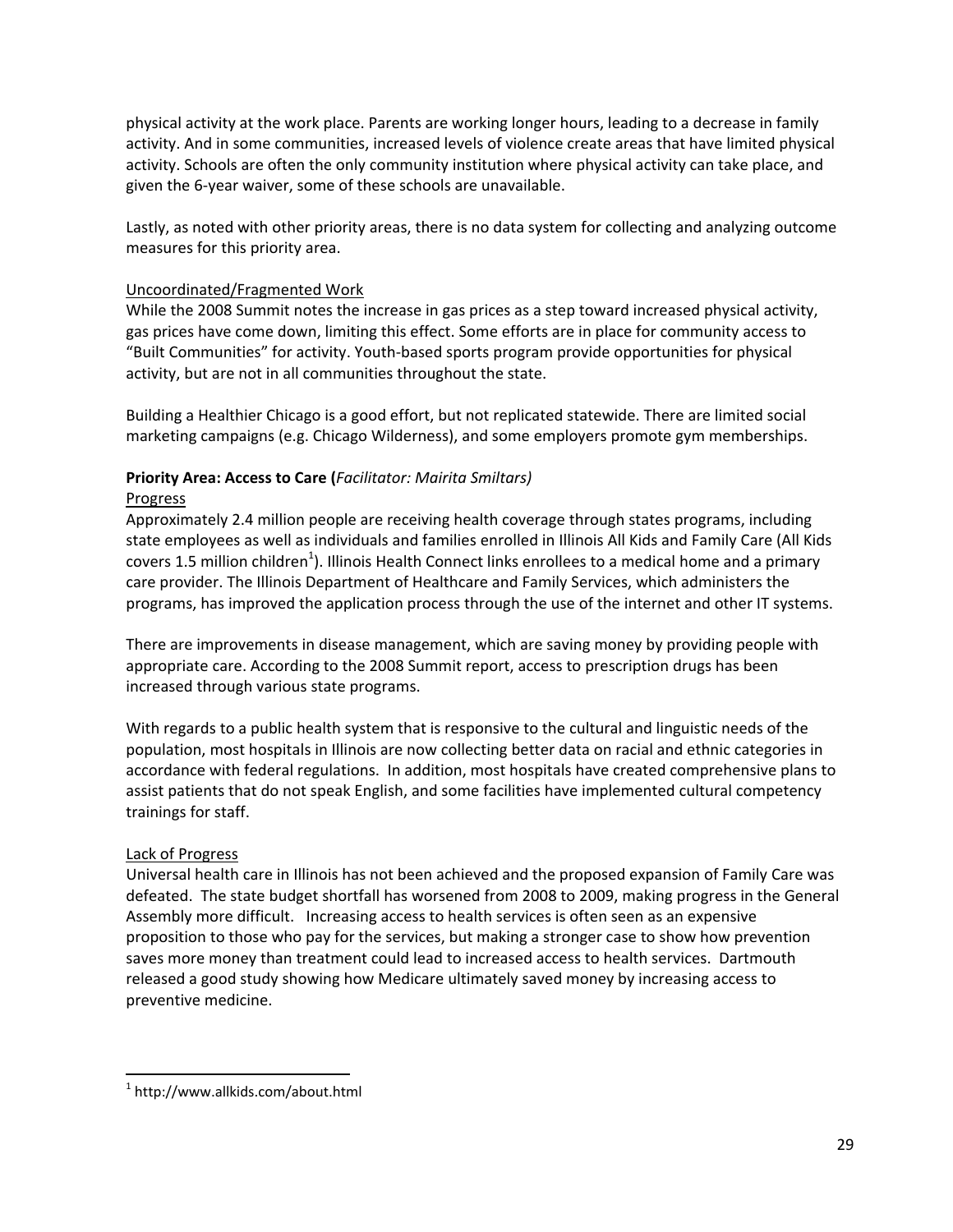Illinois needs care coordination/coordinators in local health departments, and the 2008 Summit report also notes that many areas of specialty care remain unwilling to see state‐covered patients. UCSF and Harvard released a relevant report that discusses "What Works" for care coordination and medical homes, and the Institute of Medicine has also released a report on this topic. Creating and highlighting best practices in care coordination could lead to future action.

A prevention focus is needed at the community level, including access to primary care, mental health and oral health. The public needs to receive more consistent and pervasive public health messages and outreach. All sectors of the health care system need to project the same prevention and healthy living messages to the public. Prevention is caused by behavioral change in individuals, and individuals will change their behavior more quickly when the same message is reinforced through repetition. In addition, public health outreach programs should aim to improve the coordination of care, not increase fragmentation and silos.

Two special populations were noted: 1) need for a continuum of care coordinated with the criminal justice system for inmates going in and out; 2) community health care for people moving between nursing homes and their residential home.

Ultimately, more resources should be allocated to support research and policy analysis on issues that affect access to care for Illinoisans.

## Uncoordinated/Fragmented Work

Scattered opportunities for uninsured patients are found in the state, including an initiative in the western Cook County suburbs highlighted at the 2008 Summit. One national example cited at the October 2009 SHIP Planning Meeting is Community Care of North Carolina, which provides a patient centered medical home that increases prevention, decreases medical interventions and saved \$550 million. There are also different levels of access among various services. In Illinois, proven public health interventions (e.g. obesity) are not taken to scale.

Illinois does not have a method to monitor access at the state level, and with a changing landscape it is unclear who is responsible for monitoring. At least six state agencies have some jurisdiction over access to care but no one agency currently owns it. Assigning accountability for monitoring and better messaging will help increase access to care. Uncoordinated system changes, such as closing community clinics, are done with a "wait and see" method, resulting in Darwinian outcomes for the community.

#### **Priority Area: Disparities (***Facilitator: Mairita Smiltars)*

#### Progress

The group noted that there has not been much progress since the 2008 Summit, where it was noted that the Racial and Ethnic Health Disparities Action Council (REHDAC) of the Illinois Public Health Institute successfully advocated for the passage of the Health Data Task Force, the Language Assistance Services Act and the Cultural Competency Demonstration Program. While these pieces of legislation were passed, not much has happened to move this legislation forward, primarily due to a lack of appropriated government funds. Everyone is in survival mode and disparities work is no longer a priority.

#### Lack of Progress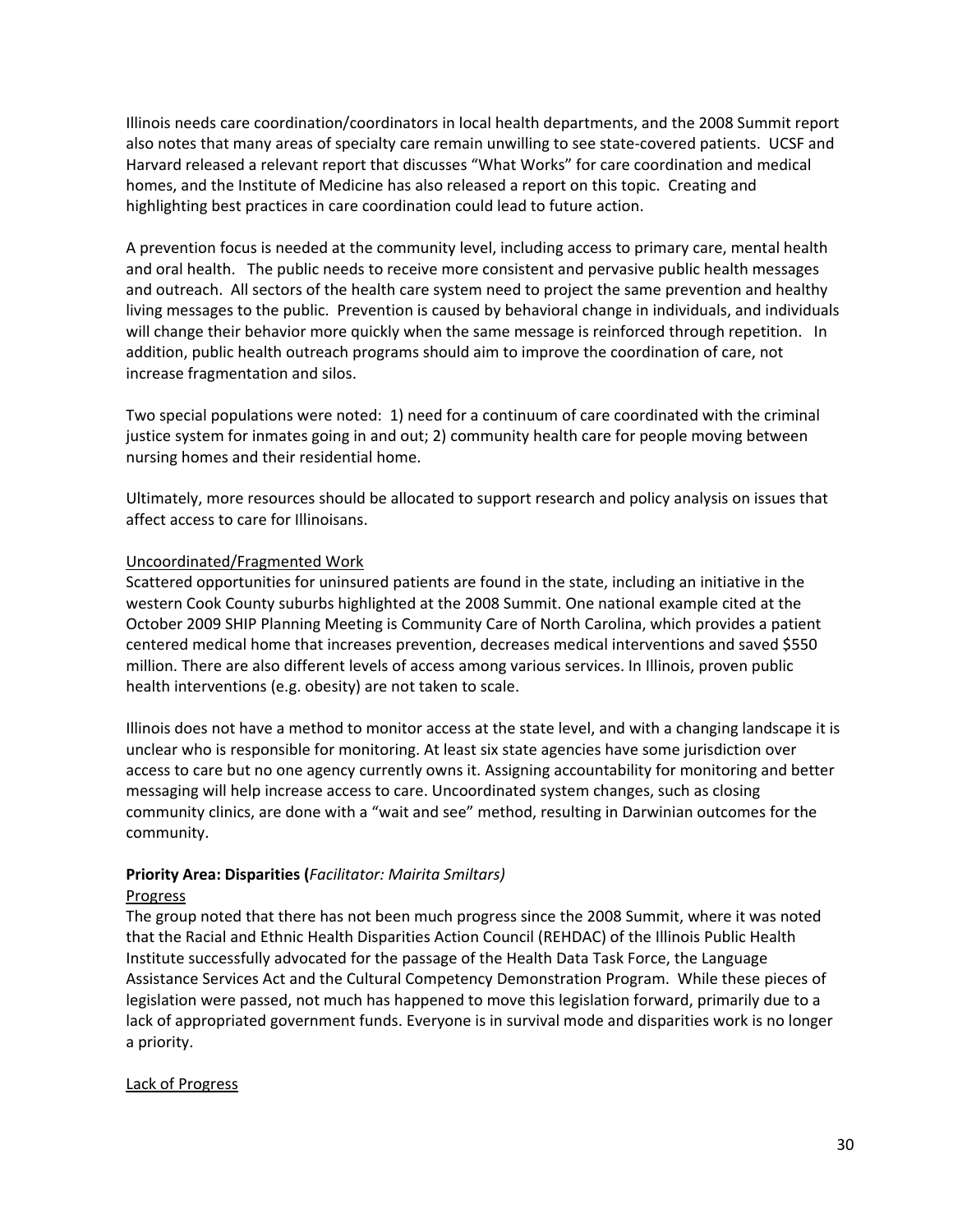This has been mostly because of both the government upheaval with the impeachment of the Governor, but also because of the downturn in the economy. The outcomes are not improving and there is not a database to track the disparities. No one agency is charged with monitoring disparities.

## Uncoordinated/Fragmented Work

There is an annual federal report on health disparities, but no corresponding Illinois report. Unfortunately, IDPH doesn't have sufficient staff to take care of this. Public universities should do more state‐based research and foundations need to fund evidence‐based research. The public health sector needs to highlight the link between health status of students with educational outcomes. Data on health disparities between different sectors of the workforce could also be collected.

The group did highlight the rural/urban disparities in Illinois and suggests highlighting farmer health to get rural Illinois attention. Tort reform is a suggested intervention for addressing rural disparities as it will bring specialists back to rural Illinois where there are limited OB/GYNs, neurosurgeons and child psychologists.

# **Priority Area: Workforce A & B (***Facilitator: Elissa Bassler)*

## Progress

The General Assembly passed HJR56 to create a Physician workforce studies center, which is being developed by Northwestern University Feinberg School of Medicine and the Illinois Hospital Association. Some rural communities are responding to changing demographics and seeking to attract a healthcare workforce that can meet those needs. The American Medical Association (AMA) has also developed training for the medical workforce that is focused on emergency preparedness but includes broad public health concepts, including cultural competency. The Illinois dental schools participate in this AMA initiative but the medical schools have yet to pick it up. UIC College of Medicine has an ongoing program to attract minority students, but this has not increased since the 2007 SHIP was published.

# Lack of Progress

Area Health Education Center program is no longer operating in Illinois, but discussions are underway with Northwestern and a downstate University to revitalize AHEC with primary and secondary students.

# Uncoordinated/Fragmented Work

The initial efforts to pass HJR56 focused on a comprehensive health and public health workforce studies center, but dispersed initiatives on various workforce sectors (e.g. the nurse workforce program at the Illinois Department of Commerce and Economic Opportunity) were a barrier to the development of a comprehensive and coordinated approach to the health workforce.

# **Priority Area:** Alcohol, Tobacco, Other Drugs (*Facilitator: Maryanne McDonald*)

The group initially opted to address the two categories separately, but overlapping issues were immediately acknowledged. Intensive discussion of alcohol, tobacco and other drugs consumed most of the allotted time. Additional discussion of violence will be incorporated into the SHIP assessment and planning process as it proceeds.

# Progress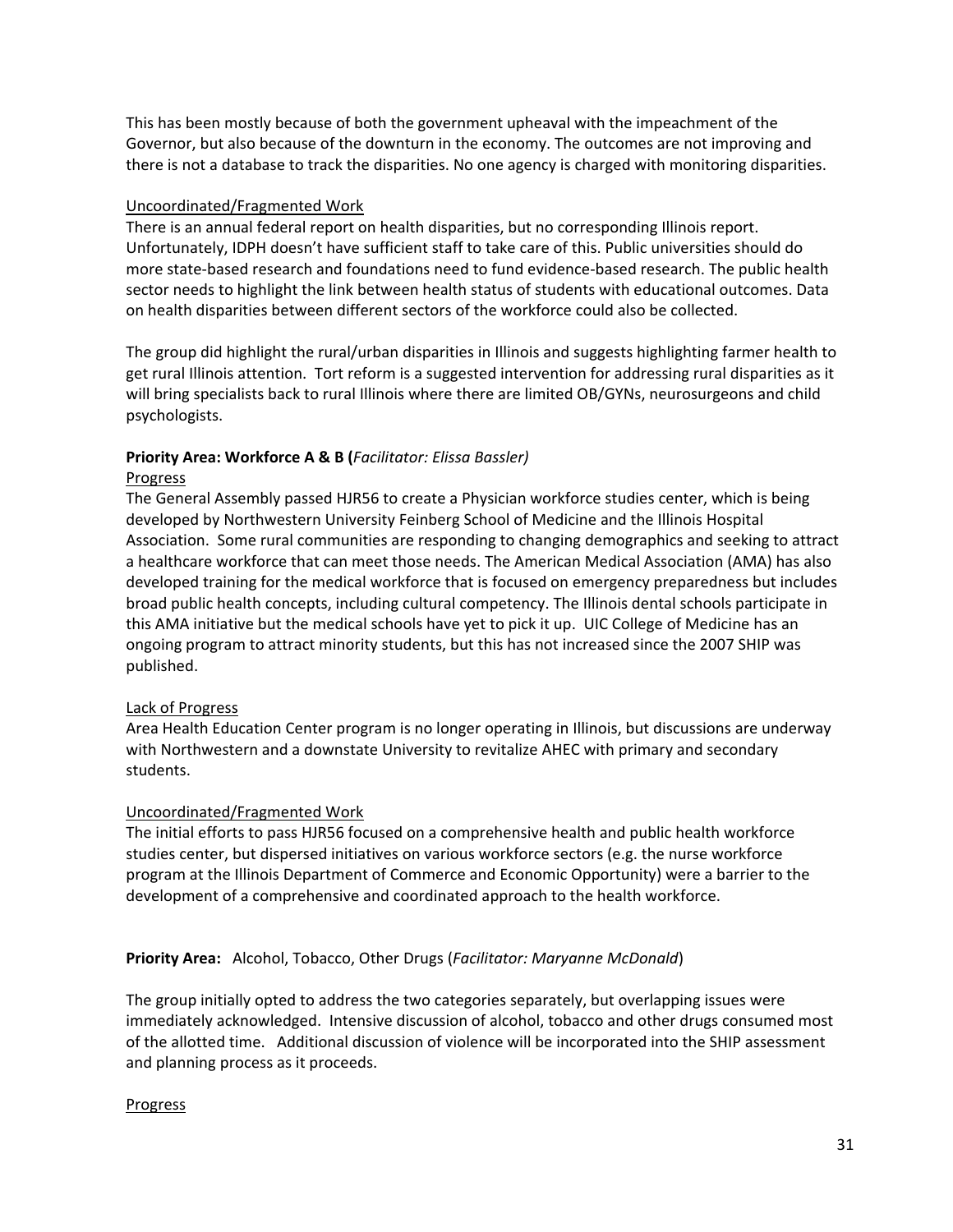Group members recognized Smoke Free Illinois as an important milestone. Members also suggested that the lead advocates for this legislation, IDPH, American Cancer Society, and Respiratory Health Association, continue to champion prevention and treatment statewide. Participants also noted broader adoption of evidence‐based practice as documented through grantee reports. Though remarks regarding funding were qualified as "relative" progress, participants noted that preservation of prevention funding in the state budget is an important indicator in an economically fragile environment.

#### Lack of Progress

In contrast to prevention funding, funding for treatment has been cut and is in danger of further erosion. Residential programs are cost prohibitive for the vast majority of persons in need. Under‐ training of staff and staff shortages compound access to care issues. Lack of coverage for smoking cessation programs complicates challenges for persons seeking to quit. Local level zero‐tolerance drug policies criminalize behavior, thereby fostering conflict and/or dis‐incentivizing health seeking behavior. Current policies force quick disciplinary action rather than promote relationships skills and conflict resolution. If progress is to be made, policies must be changed and funding awarded for comprehensive prevention and respectful treatment programs – programs must respond to adolescent risk‐taking as normal behavior and address the social context as the primary determinant of substance use among racial and ethnic communities. Participants agreed that drug trade is both an influence and an outcome of social inequities. As such, drug trade must be addressed as part of comprehensive policy change. Public safety officials must be educated and involved in policymaking and program development in order to make substantive progress.

#### Uncoordinated/Fragmented Work

The single most important resource to develop comprehensive and effective policies and programs is data. Participants acknowledged progress on a single source, web‐based data query system, but reiterated that the quality, comprehensiveness, and timeliness of data will be essential to design effective interventions and evaluate program impact. Population data must include sufficient detail (e.g. age‐adjusted, social support, relative wealth) to understand and attend to the contributing factors to alcohol, tobacco and other substance use. Likewise, violence-related data (e.g. violence against children) must be incorporated into the centralized health database resource for the state.